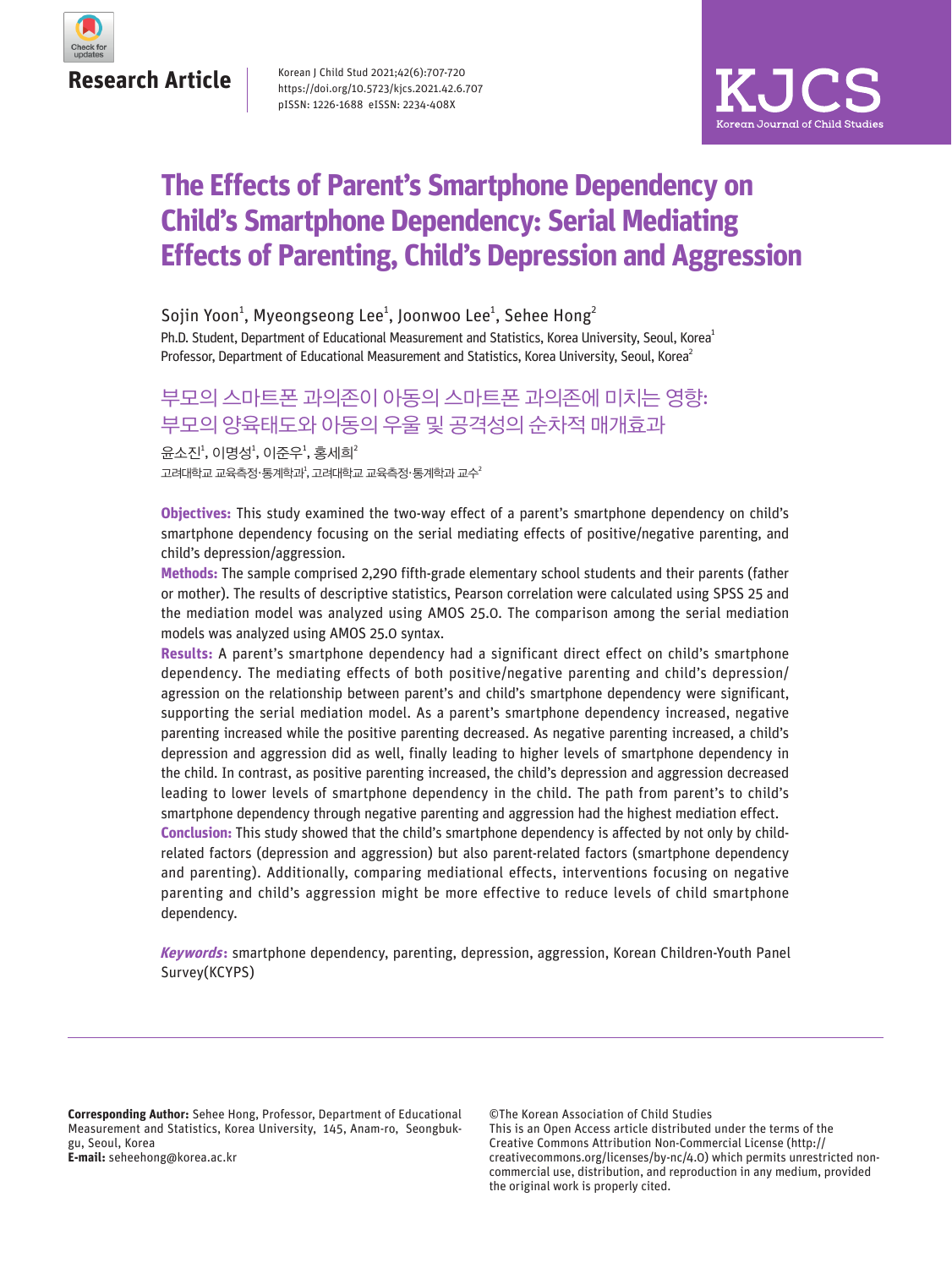# Introduction

스마트폰은 학업, 업무, 여가 등 우리의 모든 생활 영역에서 주 요하게 사용되고 있으며, 우리나라의 스마트폰 보급률은 95% 에 달한다(Taylor & Silver, 2019). 아동과 청소년의 스마트폰 보 급률 또한 높은데, 2018년 기준 초등 고학년생의 스마트폰 보 급률은 81.2%로(Taylor & Silver, 2019) 이른 나이부터 스마트 폰이 매우 보편적으로 사용되고 있다. 스마트폰은 생활에 많 은 편리성을 가져다주었으나 그로 인한 부작용도 점차 대두되 고 있다. 특히 최근 코로나19로 인해 학생이 가정에서 학습하 고 생활하는 시간이 많아지면서 아동의 스마트폰 과의존이 사 회적 문제로 부상하였다.

스마트폰 과의존이란 과도한 스마트폰 이용으로 스마트폰 을 이용하는 생활패턴이 다른 행태보다 두드러지고 가장 중 요한 활동이 되며, 이용 조절력이 감소하여 문제적 결과를 경 험하는 상태를 말한다(Ministry of Science and ICT, 2020). 과의 존의 개념은 '인터넷 혹은 스마트폰 중독'에 대한 대체 개념으 로 정신병리적 접근에서 시작하였며, 스마트폰 이용을 억제하 기보다 균형적인 조절능력을 도와 궁극적으로 의미있고 생산 적인 디지털 이용문화를 조성하기 위한 목적으로 재개념화한 것이다(Aum, 2018). Ministry of Science and ICT (2020)에 따르 면 유·아동의 스마트폰 과의존 비율은 2018년 20.7%, 2019년 22.9%, 2020년 27.3%로 전 연령대에서 가장 가파르게 증가하 고 있으며, 특히 2020년에는 그 증가폭이 4.4%로 심각한 수준 이다. 특히, 2018년을 기준으로 스마트폰 보급률이 초등학교 저학년 37.2%, 초등학교 고학년 74.2%, 중학생 92.0%, 고등학 생 93.5%로 초등학교 저학년에서 고학년으로 올라갈 때 가장 크게 증가하는 것으로 나타났다(Y. H. Kim, 2019).

아동의 스마트폰 과의존은 아동의 삶의 다양한 측면에서 문제를 일으킨다. 아동의 스마트폰 과의존은 시각과 청각의 장애, 비만, 신체불균형, 두뇌발달에 영향을 미치며(C. Park & Park, 2014), 좋지 않은 수면습관, 불안, 두통, 기억력 감소의 원 인이 된다(Anwar et al., 2021). 또한 아동의 스마트폰 과의존은 대인관계와 일상생활 적응에도 문제를 일으킨다. 일례로, 스 마트폰 과의존은 부모-자식간의 의사소통의 문제를 일으킬 뿐 아니라(H. S. Choi, Lee, & Ha, 2012), 학교생활 적응 및 대 인관계에도 부정적인 영향을 미칠 수 있다(Y. M. Kim & Kim, 2016). 학업수행에 있어서도 스마트폰 과의존은 책을 읽는 집 중도에 부적인 영향을 미치며, 학업성취에 직접적인 부적영향 을 미친다(Bukhori et al., 2019). 아동·청소년기는 신체적, 정서 적 성장이 가장 활발하게 진행되는 시기이므로, 스마트폰 과 의존으로 인한 이러한 부정적 결과는 그 심각성이 더 크다고 할 수 있다.

이러한 문제점을 해결하기 위해 아동의 스마트폰 과의존과 관련된 변인에 대한 연구가 많이 이루어졌는데, 그 중 부모 요 인은 매우 유력한 요인으로 알려져 있다(Nho & Kim, 2016). 부모의 스마트폰 과의존은 자녀의 스트레스에 영향을 주며 (Shyan & Arshat, 2019), 자녀의 사회적 능력에 부정적인 영향 을 주는 것으로 알려져 있다(Boo & Park, 2018). 또한, 부모의 스마트폰 과의존은 그 자체로 아동의 스마트폰 과의존에 직접 적인 영향을 미치는 요인이자(Y. Cho & Lee, 2016; Ha, 2020; Jeong & Lee, 2020; N. R. Kim, Kim, & Jeon, 2019; J. Park & Hyun, 2018; H. G. Son, Cho, & Jeong, 2021), 양육태도에 영향 을 미치는 요인이다(Chang, 2015b; D. H. Choi, 2019; J. Y. Lee & Jang, 2014). 스마트폰 과의존인 부모들은 SNS와 채팅 앱 이 용에 많은 시간을 할애하여 아동의 양육에 집중하지 못하므 로(J. H. Kim & Ahn, 2013), 부모의 스마트폰 과의존은 부모 의 양육태도에 부정적인 영향을 미친다(Chang, 2015b; D. H. Choi, 2019). 부모의 스마트폰 과의존은 가정의 소득, 어머니 의 연령, 스마트폰 사용시간을 통제하고도 양육태도에 영향을 미치는 것으로 나타났는데(Chang, 2015b), 구체적으로 어머니 의 스마트폰 의존 수준이 낮을수록 어머니의 온정, 격려 등 긍 정적 양육행동이 높았으며, 스마트폰 의존 수준이 높을수록 과보호, 허용, 거부, 방임 등 부정적 양육행동 수준이 높았다(J. Y. Lee & Jang, 2014). 이러한 연구들을 살펴보았을 때, 부모의 스마트폰 과의존은 긍정적, 부정적 양육태도 모두에 영향을 미치는 주요 변인이라고 볼 수 있다.

부모의 양육태도는 부모의 스마트폰 과의존에 영향을 받음 과 동시에, 자녀의 스마트폰 과의존에 영향을 미칠 수 있다. 선 행연구에 따르면, 부모의 자율·수용·애정적 양육태도와 같은 긍정적 양육태도는 자녀의 스마트폰 과의존에 부적인 영향을 미치며(D. S. Moon & Choi, 2015; Nho & Kim, 2016), 부모의 부정적 양육태도는 자녀의 스마트폰 과의존에 정적인 영향을 미치는 것으로 나타났다(J. Choi & Kwon, 2016; Ha, 2020; J. Y. Jeong & Lee, 2020; Nho & Kim, 2016). 이러한 선행연구는 부 모의 양육 태도가 부모의 스마트폰 과의존과 아동의 스마트폰 사이의 매개변인으로 기능할 가능성을 보여준다.

한편, 부모의 양육태도는 아동의 스마트폰 의존에 직접적 인 영향을 미치기도 하지만, 우울이나 공격성을 통해 간접적 인 영향을 미칠 수도 있다. 우울은 슬픔, 외로움, 무관심과 같 은 기분의 변화, 자기반복과 자기비난과 같은 부정적인 자아 개념, 도망가거나 숨거나 죽고 싶은 욕망, 거식증과 불면증 같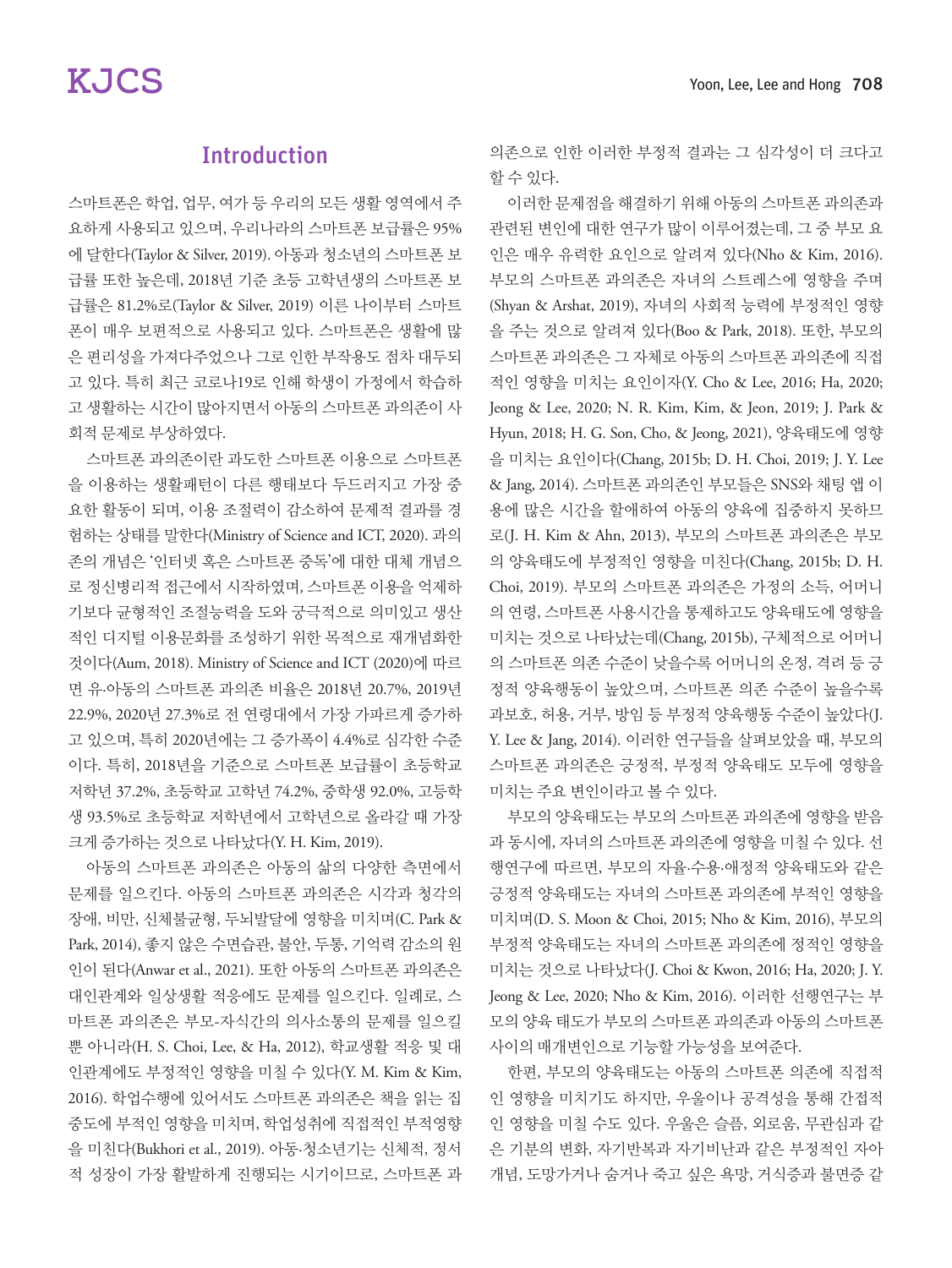은 신체적 변화, 지체하거나 동요하는 행동을 수반하는 상태 를 의미한다(Beck & Alford, 2009). 우울은 자아존중감을 낮추 고, 자살을 더 생각하도록 하며(D. Y. Lee, Jung, & Seo, 2017), 흡연, 사이버 비행과 같은 문제행동에 영향을 미친다(J. H. Kim, 2013; H. Park, Jang, Yoo, & Koo, 2005).

부모의 양육태도와 자녀의 우울을 연구한 선행연구를 살 펴보면, 부모의 높은 감독, 사회적지지, 애정, 수용과 같은 긍 정적 양육태도는 우울을 감소시키며, 부모의 높은 학대, 심리 적 통제, 성취압력과 같은 부정적 양육태도는 우울을 증가시 키는 것으로 나타났다(Chang, 2015a; S. H. Cho & Cho, 2021; I. Choi, 2012; Ku, 2013; Yim, Kim, & Chung, 2014). 특히, 아동 을 대상으로 한 연구에서 부모의 비일관적 태도과 과잉간섭은 아동의 우울에 영향을 미치며(T. S. Choi & Kim, 2015), 부모의 부정적 양육태도가 긍정적 양육태도보다 아동의 우울에 미치 는 영향이 강한 것으로 나타났다(Dallaire et al., 2006). 또한, 우 울은 스마트폰 의존을 예측하는 중요한 변인으로 알려져 있다 (S. Y. Kim & Hong, 2014; Nho & Kim, 2016; You, 2014). 아동 의 우울은 아동의 스마트폰 과의존에 영향을 미치는데(Chang et al., 2019; Joo, 2013), 아동이 우울 정도가 높은 경우 스마트 폰과 같은 매체에 집착하고 몰입하게 되면서 스마트폰 과의존 으로 이어질 수 있다.

우울과 함께 공격성 또한 스마트폰 과의존을 설명하는 주 요 변인으로 고려된다. 공격성은 일반적으로 타인을 의도 적으로 다치게 하거나 해하는 행동으로 정의된다(Crick & Grotpeter, 1995). 부모의 양육태도와 공격성의 관계를 연구한 선행연구에 따르면, 긍정적 양육태도의 유형인 애착 양육태 도, 감독적 양육태도는 공격성의 감소와 관련이 있었고, 반대 로 부정적 양육태도인 무관심한 양육태도와 심리통제적 양 육태도는 공격성의 증가와 관련이 있었다(E. M. Park & Park, 2014; S. Y. Kim, Kim, & Lee, 2004). 특히, 선행 연구에서 아동 을 대상으로 한 연구에서 아버지의 강압적 양육태도와 어머니 의 허용 · 방임적 양육태도가 아동의 주도적인 공격성에 영향 을 미친다고 하였으며(Oh & Kong, 2007), 긍정적인 양육태도 보다 부정적 양육태도가 아동의 공격성과 더 많은 관련이 있 는 것으로 나타났다(Chen & Raine, 2018). 또한, 다수의 연구 에서 아동의 공격성향이 높을수록 스마트폰 과의존 수준이 높 은 것으로 나타났다(J. K. Kim & Lee, 2018; H. J. Moon & Shin, 2020; K. H. Park & Park, 2020). 아동의 공격성은 관계 형성의 어려움에 영향을 미치고 그로 인해 아동은 스마트폰 사용에 더 몰두할 수 있다(Ryu & Hong, 2014).

이러한 선행연구를 종합해보면, 아동의 스마트폰 과의존과

관련된 부모의 양육태도나 아동의 우울, 공격성의 관계를 밝 히려는 다양한 시도가 있었다는 것을 알 수 있다. 그러나 대다 수의 연구에서 변인들끼리의 한 가지, 또는 두 가지 경로에 대 해 다루었을 뿐 부모의 스마트폰 과의존, 아동의 스마트폰 과 의존, 그리고 부모의 양육태도 및 아동의 우울과 공격성의 구 조적 관계를 종합적으로 살펴본 연구는 부족하였다. 본 연구 와 유사하게 부모의 스마트폰 과의존이 부모의 부정적 양육태 도와 자녀 우울을 거쳐 자녀의 스마트폰 의존에 영향을 미치 는 순차적 매개효과를 확인한 연구가 존재하나(S. H. Cho & Cho, 2021), 청소년을 연구대상으로 하여 스마트폰 보유율이 급증하는 초등학교 고학년 시기를 다루지 못한 한계점이 있었 다. 따라서 본 연구는 아동을 대상으로 부모의 스마트폰 과의 존이 아동의 스마트폰 과의존에 미치는 영향에서 부모의 양육 태도와 아동의 우울, 공격성의 매개효과를 살펴보고, 부모의 스마트폰 과의존에서 아동의 스마트폰 과의존으로 가는 경로 중 가장 큰 영향을 미치는 경로를 파악하고자 하였다. 이를 통 해 부모의 스마트폰 과의존, 양육태도 및 아동의 우울과 공격 성에 개입함으로써 아동의 스마트폰 과의존 문제를 체계적으 로 해결하는 방안에 대한 시사점을 도출하고자 하였다. 본 연 구의 연구문제는 아래와 같다.

#### 연구문제 1

부모의 스마트폰 과의존, 아동의 스마트폰 과의존, 부모의 긍 정적, 부정적 양육태도, 아동의 우울, 공격성 간의 구조적 관 계는 어떠한가?

1-1. 부모의 스마트폰 과의존은 아동의 스마트폰 과의존에 직접적인 영향을 미치는가?

1-2. 부모의 스마트폰 과의존이 아동의 스마트폰 과의존에 미치는 영향이 부모의 긍정적, 부정적 양육태도와 아동의 우울 및 공격성에 의해 순차적으로 매개되는가?

1-3. 부모의 스마트폰 과의존이 아동의 스마트폰 과의존 에 미치는 영향에서 부모의 긍정적, 부정적 양육태도와 아 동의 우울 및 공격성의 순차적 매개효과 중 가장 큰 효과를 보이는 경로는 무엇인가?

# **KJCS**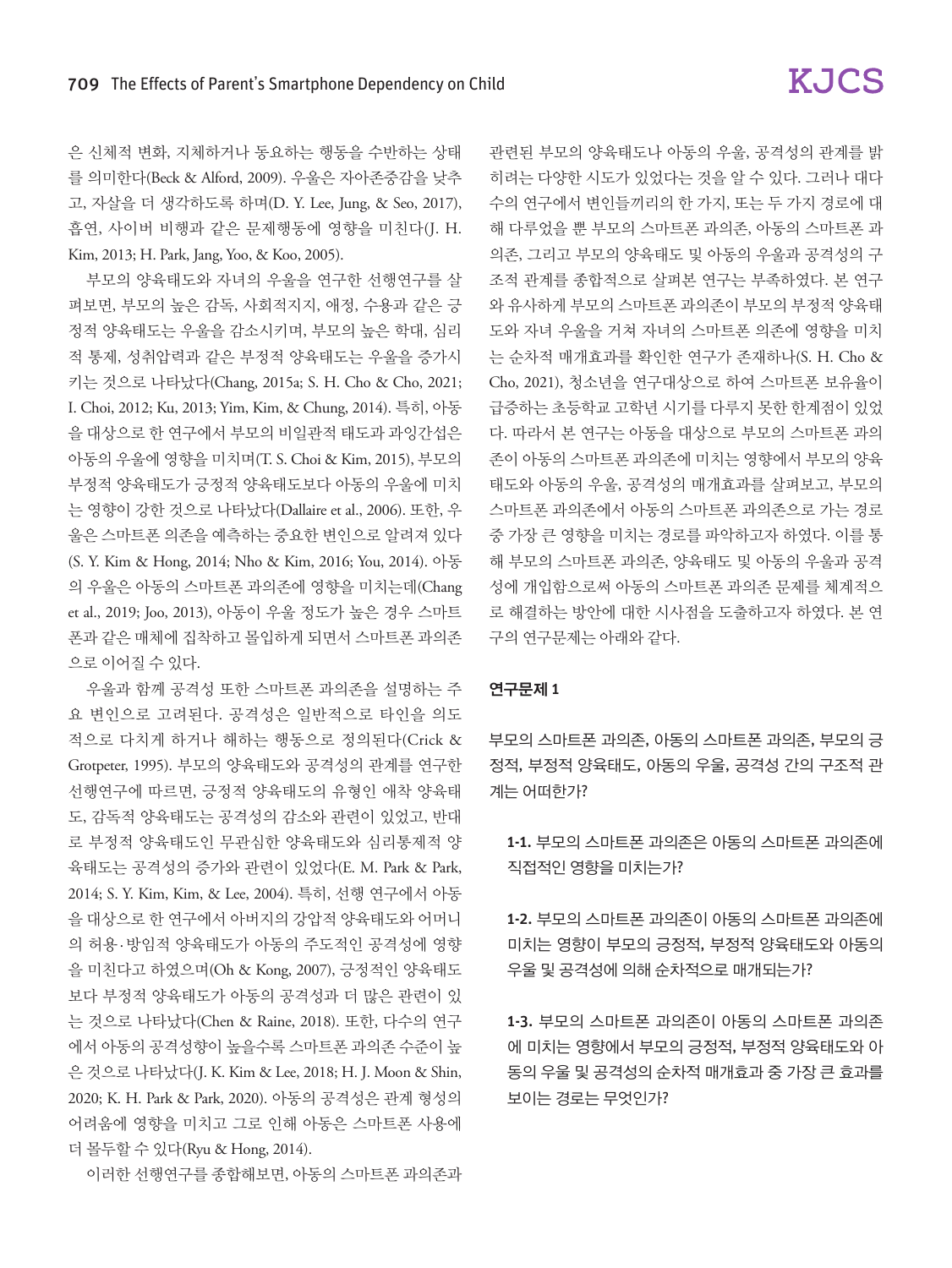## Methods

### 연구대상

본 연구는 한국아동청소년 패널조사 2018 (Korean Children and Youth Panel Survey [KCYPS])의 2차년도 자료를 이용하 였다. 패널은 아동과 아동의 보호자, 아동의 형제자매의 설 문조사 총 3개의 개별 응답 데이터로 구성되어 있다(KCYPS, 2018). 본 연구에서는 아동과 아동의 보호자 데이터를 아동의 ID를 기준으로 병합하여 사용하였다. KCYPS는 아동 1명 당 보호자 1명의 데이터가 짝지어져 있으며, 아동과 보호자 모두 조사원이 직접 가구에 방문하여 태블릿 PC를 이용해 개별 대 면 면접으로 조사를 진행하였다.

본 연구는 전체 표본 중 부모가 아닌 사람이 보호자로 응답 한 경우와 스마트폰을 사용하지 않는다고 응답한 아동과 부모 의 케이스는 제외하여, 총 2,290명의 아동과 이들의 보호자(부 또는 모) 2,290명을 조사에 활용하였다. 초등학교 5학년 아동 은 남자 1,134명, 여자 1,156명이었고, 어머니는 2,102명, 아버 지는 188명이었다. 어머니의 학력은 고등학교 졸업이 26.5%, 2-3년제 대학 졸업이 30.7%, 4년제 대학 졸업이 33.1% 대학 원 졸업이 6.5%였으며, 아버지의 학력은 고등학교 졸업이 23.4%, 2-3년제 대학 졸업이 23.0%, 4년제 대학 졸업이 37.8% 대학원 졸업이 10%이었다. 전체 응답 아동 중 2,236명(95.9%) 이 스마트폰을 사용하고 있었으며, 부모 중 2,423명(99.5%) 이 스마트폰을 사용하고 있었다. 아동의 평일 스마트폰 사용 시간은 30분∼2시간 미만이 가장 많았고(52.5%), 30분 미만 이 19.0%, 2시간 이상∼3시간 미만이 11.1%로 뒤를 이었다. 주말 스마트폰 사용 시간 역시 30분∼2시간 미만이 가장 많 았고(40.2%), 30분 미만이 18.1%, 2시간 이상∼3시간 미만이 13.2%로 뒤를 이었다.

### 연구도구

#### 부모 및 아동의 스마트폰 과의존

부모의 스마트폰 과의존은 Kim 등 (2012)이 개발한 스마트폰 과의존 자가진단 척도를 활용하여 측정되었다. 본 연구에서는 아동의 스마트폰 과의존 수준과 각 아동 당 1명의 보호자(아 버지 또는 어머니)의 스마트폰 과의존 수준을 분석에 활용하 였다. 척도는 총 15개의 문항으로 구성되어 있으며, 모든 문항 은 Likert 4점 척도로 측정되었다. 15문항 중 3문항("스마트폰

사용이 지금하고 있는 일(공부)에 방해가 되지 않는다.", "스마 트폰이 없어도 불안하지 않다", "스마트폰 사용에 많은 시간 을 보내지 않는다.")은 역채점하였다. 점수가 높을수록 스마 트폰 과의존 정도가 높은 것으로 해석한다. 부모와 아동의 스 마트폰 과의존은 동일한 문항으로 측정되었다. 본 연구에서 부모의 스마트폰 과의존 문항에 대한 신뢰도(Cronbach's α)는 .861로 나타났으며, 아동의 스마트폰 과의존 문항에 대한 신 뢰도(Cronbach's α)는 .875로 나타났다.

#### 긍정적 및 부정적 양육태도

양육태도는 한국판 청소년용 동기모형 부모양육태도척도를 사용하여 측정되었다(K. I. Kim & Lee, 2017). 부모양육태도척 도는 아동이 지각한 부모의 긍정적 양육태도(애정, 자율성지 지, 구조제공)와 부정적 양육태도(거부, 강요, 비일관성)를 측 정한다. 문항은 긍정적 양육태도 12개, 부정적 양육태도 12개 로 구성되어 있으며, Likert 4점 척도로 측정되었다. 점수가 높 을수록 긍정적 또는 부정적 양육태도를 많이 보이는 것으로 해석한다. 긍정적 양육태도 문항은 "부모님이 나를 사랑한다 는 것을 표현하신다." 등이 있으며, 부정적 양육태도 문항은 "부모님은 사전에 주의도 주지 않고 화부터 내신다" 등이 있 다. 본 연구에서 긍정적 양육 문항에 대한 신뢰도(Cronbach's α)는 .909으로 나타났으며, 부정적 양육 문항에 대한 신뢰도 (Cronbach's α)는 .858로 나타났다.

### 아동의 우울

아동의 우울은 간이 정신진단검사(K. I. Kim, Kim, & Won, 1984)를 KYCPS 2018에서 선별한 문항을 사용하였다. 문항은 총 10개로, "불행하다고 생각하거나 슬퍼하고 우울해한다", "모든 일에 관심과 흥미가 없다", "외롭다" 등으로 구성되어 있으며, Likert 4점 척도로 측정되었다. 아동이 직접 자신의 우 울을 평가하며, 점수가 높을수록 우울감이 높은 것으로 해석 한다. 본 연구에서 전체 문항에 대한 신뢰도(Cronbach's α)는 .904이었다.

#### 아동의 공격성

아동의 공격성은 아동의 정서 · 행동문제 자기보고형 평정척도 (Jo & Im, 2003)를 KCYPS에서 일부를 제외 및 수정한 문항을 사용하였다. 문항은 총 6개로, "별 것 아닌 일로 싸우곤 한다",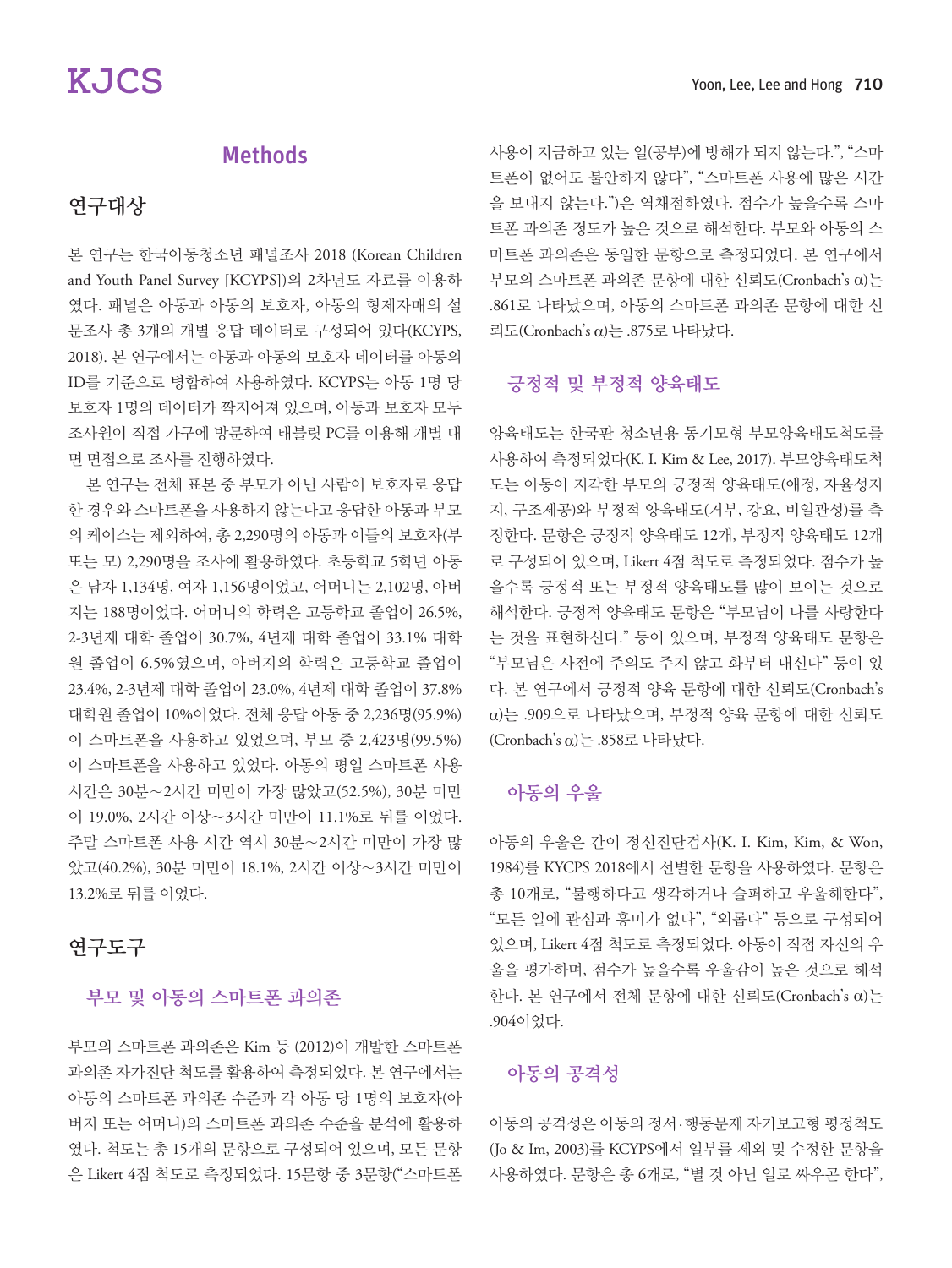"하루 종일 화가 날 때가 있다" 등으로 구성되어 있으며, Likert 4점 척도로 측정되었다. 아동이 직접 자신의 공격성을 평가하 며, 점수가 높을수록 공격성이 높은 것으로 해석한다. 본 연구 에서 전체 문항에 대한 신뢰도(Cronbach's α)는 .834였다.

## 자료분석

본 연구는 부모의 스마트폰 과의존이 아동의 스마트폰 과의 존에 미치는 영향에서 긍정적, 부정적 양육태도와 아동의 우 울, 공격성의 매개효과 검증을 위해 구조방정식 모형을 활용 하였다. 이 때 성별에 따라 스마트폰 과의존 및 심리적 특성 이 다르며(Kang, & Shin, 2014; H. N. Lee & Yang, 2018), 양육 이 스마트폰 과의존에 미치는 영향이 다르다는 선행 연구(H. N. Lee & Yang, 2018)를 참고하여 성별을 통제변수로 설정하 였다. 각 구인에 해당하는 문항들은 항목묶음(item parceling) 방법을 이용하여 지표변수(indicator)로 활용되었다. 이를 통 해 자료의 비정규성을 줄이고, 간명성을 높여 모형의 적합도 를 상승시키고자 하였다(Bandalos, 2002; Russell, Kahn, Spoth, & Altmaier, 1998). 본 연구는 각 지표변수에 잠재변수의 특성 이 골고루 반영되어 지표변수 간 특성이 유사하도록 항목묶 음을 구성하였다. 검사 중 하위요인이 존재하는 문항의 경우, 각 지표변수가 개념을 대표할 수 있도록 각 요인에 속하는 문

항을 골고루 선택하여 합산하는 방식인 개념영역 대표성 방법 (domain representative approach)을 사용하였다(Hong & Jung, 2014; Little, Cunningham, Shahar, & Widaman, 2002). 그 결과 부모와 자녀의 스마트폰 과의존, 긍정적 양육 및 부정적 양육 의 지표변수는 각 4개로 구성되었다. 단일차원인 경우 각 문 항합산 결과의 요인계수의 크기가 동일하도록 하는 균형할당 방법(balancing assignment) 방법을 사용하였다(Hong & Jung, 2014; Little et al., 2002). 그 결과 아동의 우울은 4개, 공격성은 3개의 지표변수로 구성되었다.

부모의 스마트폰 과의존과 아동의 스마트폰 과의존이 같 은 문항으로 측정되었기 때문에 두 집단에서 스마트폰 과의존 잠재변수가 동일한 개념을 측정하는지를 측정동일성 모형 검 증을 통해 확인하였다(Collier, 2020). 또한 부모와 아동의 스마 트폰 과의존이 같은 문항으로 측정되었기 때문에, 각 지표변 수에서 잠재변수로 설명되고 남은 오차들 역시 서로 유사한 특성을 지닐 가능성이 존재한다. 즉, 같은 문항으로 측정된 부 모와 아동의 스마트폰 과의존의 지표변수의 각 오차 쌍은 서 로 독립적이지 않으며 체계적인 분산이 존재한다. 따라서 본 연구에서는 부모와 아동의 스마트폰 과의존의 각 지표변수의 측정오차에 공분산을 설정하여 구조모형 분석을 진행하였다 (Cook & Kenny, 2005; Kenny, Kashy, & Cook, 2006). 모형의 적 합도는 χ²(*df* ), TLI, CFI, 및 RMSEA값을 종합적으로 검토하였



*Figure 1.* The hypothesized model.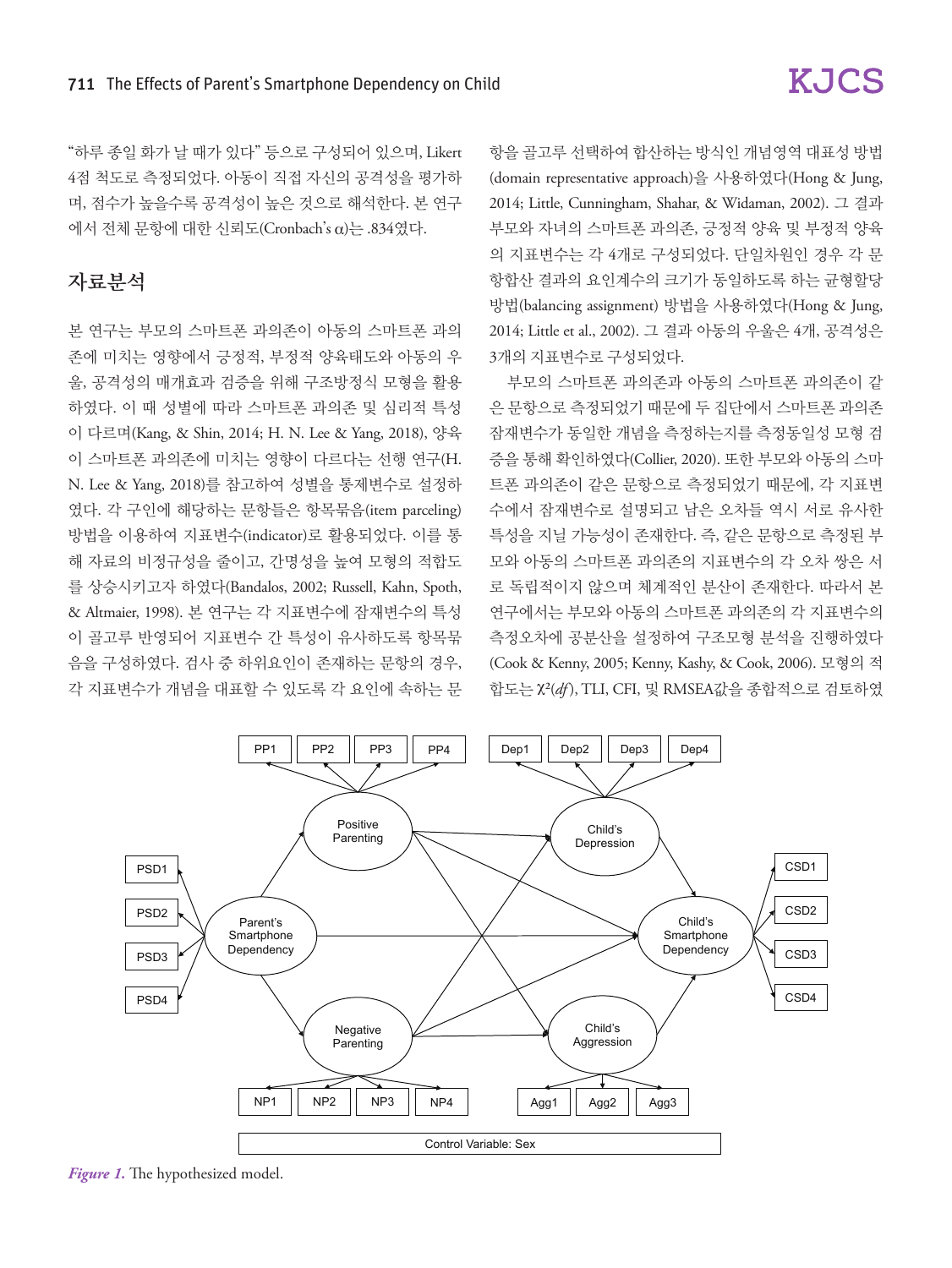다. CFI와 TLI는 .90이상인 경우 좋은 적합도, RMSEA는 .05 이 하이면 좋은 적합도, .08 이하이면 합당한 모형으로 알려져 있 다(Hong, 2000). 매개효과는 부트스트래핑(bootstrapping) 방법 (Shrout & Bolger, 2002)을 이용하여 검증하였으며, 유한한 표 본으로 인한 bias를 교정한 결과인 bias-corrected 95% CI를 통 해 매개효과의 유의성을 판단하였다. 본 연구에서 주요 변수들 의 기술통계 및 상관분석은 SPSS 25.0 (IBM Co., Armonk, NY) 을 사용하였고, 측정 동일성 검정, 매개효과 분석은 AMOS 22 (IBM Co., Armonk, NY)를, 매개효과 비교 분석은 AMOS syntax 를 사용하였다. 최종 모형은 Figure 1과 같다.

## Results

### 기술통계 및 상관분석

본 연구의 주요 변인인 부모의 스마트폰 과의존, 부모의 긍정 적, 부정적 양육태도, 아동의 우울 및 공격성, 아동의 스마트 폰 과의존, 통제변수인 성별의 기술통계 및 상관분석 결과를 Table 1에 제시하였다. 본 연구의 모든 변인의 왜도는 -0.66– 0.92 사이, 첨도는 -0.39–0.81 사이로, 자료는 정상성 가정에 크 게 위배되지 않았다(Curran, West, & Finch, 1996). 부모의 스마 트폰 과의존과 부정적 양육태도(*r* = .27, p < .01), 아동의 우울 (*r* = .23, p < .01), 아동의 공격성(*r* = .25, p < .01), 아동의 스마트 폰 과의존(*r* = .30, p < .01)은 유의미한 정적 상관을 보였고, 긍 정적 양육태도는 부적 상관을 보였다(*r* = -.22, p < .01). 긍정적 양육태도는 아동의 우울(*r* = -.44, p < .01), 공격성(*r* = -.36, p < .01), 아동의 스마트폰 과의존(*r* = -.34, p < .01)과 모두 유의미 한 부적인 상관을 보였으며, 부정적 양육태도는 모두 유의미 한 정적 상관을 보였다(*r* = .38~.50, p < .01). 아동의 우울과 공 격성은 높은 정적 상관을 보였고(*r* = .65, p < .01), 아동의 성별 은 부모의 스마트폰 과의존(*r* = .07, p < .01)과 아동의 우울(*r* = .08, p < .01)에 정적인 상관을 보였다.

### 부모 및 아동의 스마트폰 과의존 측정동일성 검증

부모의 스마트폰 과의존과 아동의 스마트폰 과의존이 같은 문 항으로 측정되었기 때문에 두 집단에서 스마트폰 과의존 잠재 변수가 동일한 개념을 측정하는지에 대한 확인이 필요하다. 이 를 위해 측정모형의 전체적 형태가 집단별로 동일한지 살펴보 는 기저모형(형태동일성 모형) 검증을 실시하였고, 다음으로 집단별 요인부하량을 동일하게 제약하여 스마트폰 과의존 잠 재변수의 의미가 두 집단에서 동일한지 확인하는 측정동일성 을 검증을 실시하였다(Collier, 2020). 각 절차 간 모형의 비교 는 내재된 모형이므로 카이제곱 차이검증이 가능하나, 카이제 곱 검증은 표본크기가 클수록 영가설을 쉽게 기각하는 경향이 있어 TLI, CFI, RMSEA 지수를 비교하였다. 기저모형 검증 결 과  $\chi^2(4) = 148.253$ , TLI = .957, CFI = .986, RMSEA = .089으로 나타났다. RMSEA가 상대적으로 높으나 일반적으로 RMSEA 는 .08-1일 때 수용가능한 수준인 것으로 간주된다(Browne & Cudeck, 1992). 이에 다른 적합도 지수들을 함께 고려하여 기 저모형의 적합도가 양호하다고 판단하였다(Table 2). 다음으로 완전 측정동일성을 전제로 기저모형과 측정동일성 모형의 차 이를 검증한 결과 χ²(3) = 9.749, p = .021로 집단 간 차이가 유의 하게 나타났다. 그러나 TLI와 RMSEA의 경우 완전 측정동일성 모형의 적합도가 더 우수하였고(△TLI = .017, △RMSEA = .02), △CFI는 .001 이내로 그 차이가 유의하게 크지 않았다(Chen, 2007; Hong, Malik, & Lee, 2003). 따라서 부모의 스마트폰 과 의존과 아동의 스마트폰 과의존에서 완전 측정동일성이 성립 한다고 보았다. 또한 두 집단에서 측정된 스마트폰 과의존 잠 재변수가 동일한 의미를 지닌다고 가정하였을 때, 잠재변수를 구성하고 있는 각 지표변수의 측정오차 역시 독립적이지 않으 며 체계적인 분산이 존재하므로 부모와 아동의 스마트폰 과의 존의 각 지표변수 쌍의 오차에 공분산을 설정하였다(Cook & Kenny, 2005; Kenny, Kashy, & Cook, 2006).

### 부모의 스마트폰 과의존이 양육태도 및 아동의 부적정서를 매개로 아동의 스마트폰에 미치는 영향

구조모형 모델 적합도는 전반적으로 양호한 수준이었다  $(\chi^2(235) = 2067.063, TLI = .939, CFI = .948, RMSEA = .058).$  아 동의 성별을 통제한 연구모형의 변수 간 관계 결과는 Table 3과 같이 나타났다. 부모의 스마트폰 과의존은 긍정적 양육태도 에는 부적인 영향을(β = -.259, p < .01), 부정적 양육태도에는 정적인 영향을 유의하게 미치는 것으로 나타났다(β = .335, <sup>p</sup> < .01). 또한 부모의 스마트폰 과의존은 아동의 스마트폰 과의 존에 직접적인 정적 영향을 미치는 것으로 나타났다(β = .188, <sup>p</sup> < .01). 즉, 부모의 스마트폰 과의존이 높을수록 긍정적 양육 태도는 낮고, 부정적 양육태도는 높으며, 아동의 스마트폰 과 의존도 높았다. 긍정적 양육태도는 아동의 우울(β = -.297, p < .01), 공격성(β = -.202,  $p < .01$ )에 부적 영향을 미침과 동시에 아동의 스마트폰 과의존(β = -.123, p < .01)에도 직접적인 부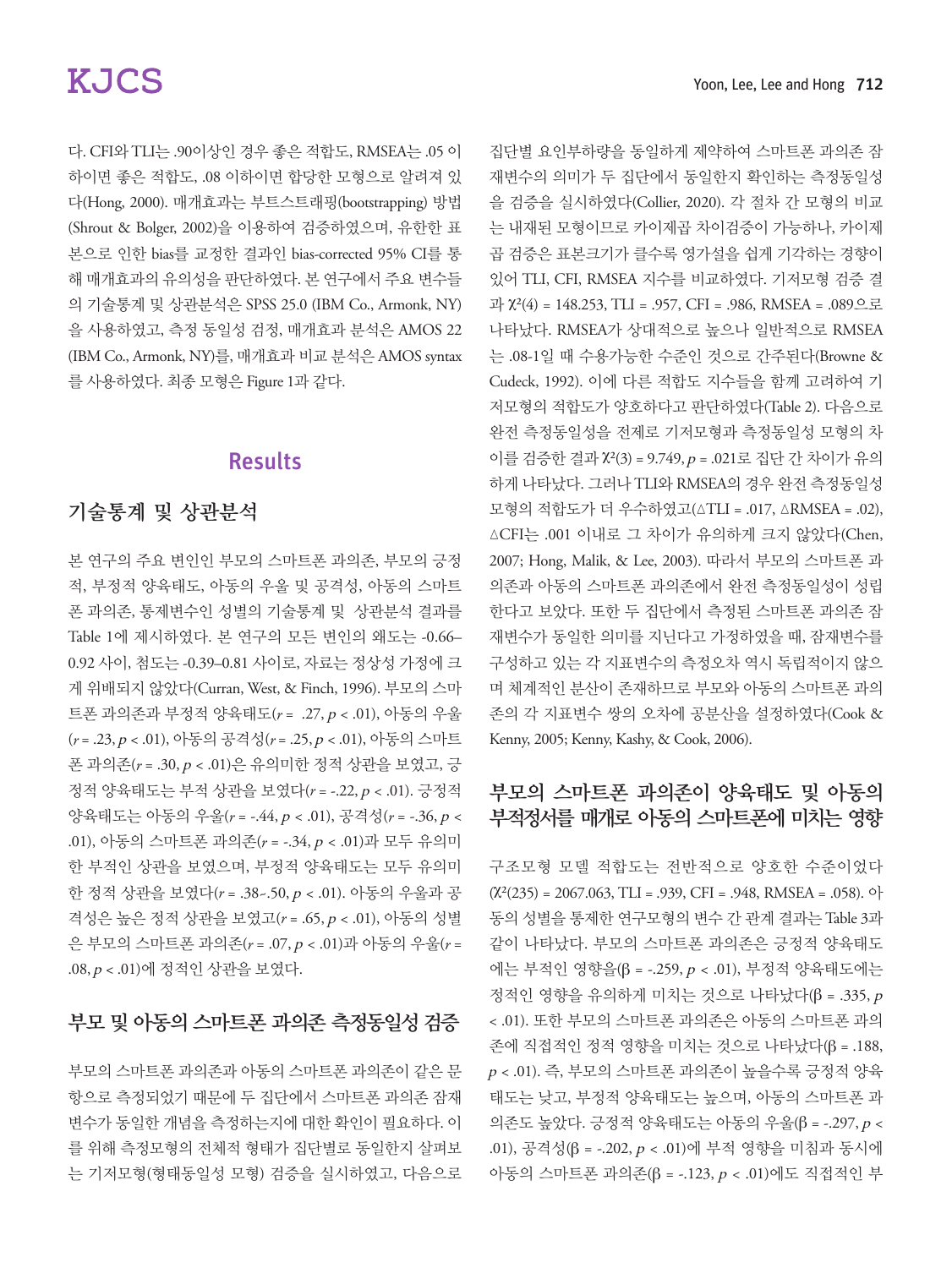#### **Table 1**

*Descriptive Statistics and Correlations of Major Variables*

|                                   | $\mathbf{1}$ | 2         | 3        | $\overline{4}$ | 5        | 6      | $\overline{7}$ |
|-----------------------------------|--------------|-----------|----------|----------------|----------|--------|----------------|
| 1. Parent's smartphone dependancy |              |           |          |                |          |        |                |
| 2. Positive parenting             | $-.22**$     |           |          |                |          |        |                |
| 3. Negative parenting             | $.27***$     | $-.46**$  |          |                |          |        |                |
| 4. Depression                     | $.23***$     | $-.44**$  | $.50**$  |                |          |        |                |
| 5. Aggression                     | $.25***$     | $-.36***$ | $.48***$ | $.65***$       |          |        |                |
| 6. Child's smartphone dependancy  | $.30**$      | $-.34**$  | $.38***$ | $.38***$       | $.43***$ |        |                |
| 7. Sex of child                   | $.07***$     | .01       | $-.02$   | $.08***$       | $-.01$   | $-.04$ |                |
| $\boldsymbol{M}$                  | 1.89         | 3.32      | 1.99     | 1.65           | 1.83     | 1.97   | 1.50           |
| SD                                | .44          | .47       | .51      | .55            | .58      | .50    | .50            |
| Skewness                          | .27          | $-.66$    | .43      | .92            | .47      | .18    |                |
| Kurtosis                          | $-.31$       | .81       | .12      | .62            | $-.22$   | $-.39$ |                |
| <i>Note.</i> $N = 2,290$ .        |              |           |          |                |          |        |                |

**KJCS** 

\*\* $p < .01$ .

#### **Table 2**

*Result of Metric Invariance Test*

| Model                                  | $\chi^2(df)$ |          |     | `FI  | <b>RMSEA</b> |
|----------------------------------------|--------------|----------|-----|------|--------------|
| Baseline (configural invariance model) | 148.253 (4)  |          |     | 986  | .089         |
| Full metric invariance model           | 158,002(7)   | 9.749(3) | 974 | 985. | .069         |

*Note. N* = 2,290.

#### **Table 3**

*Regression Coefficient of Each Path*

| Path                                        | B       | SE   | ß         | t         |
|---------------------------------------------|---------|------|-----------|-----------|
| $PSD \rightarrow$ Positive parenting        | $-.234$ | .021 | $-.259**$ | $-11.347$ |
| $PSD \rightarrow Negative$ parenting        | .346    | .024 | $.335***$ | 14.248    |
| $PSD \rightarrow CSD$                       | .204    | .025 | $.188***$ | 8.180     |
| Positive parenting $\rightarrow$ Depression | $-.372$ | .026 | $-.297**$ | $-14.396$ |
| Positive parenting $\rightarrow$ Aggression | $-.251$ | .026 | $-.202**$ | $-9.524$  |
| Positive parenting $\rightarrow$ CSD        | $-.148$ | .028 | $-.123**$ | $-5.285$  |
| Negative parenting $\rightarrow$ Depression | .509    | .025 | $.464**$  | 20.057    |
| Negative parenting $\rightarrow$ Aggression | .552    | .027 | $.505***$ | 20.296    |
| Negative parenting $\rightarrow$ CSD        | .136    | .032 | $.129**$  | 4.280     |
| Depression $\rightarrow$ CSD                | .080    | .025 | $.084**$  | 3.201     |
| Aggression $\rightarrow$ CSD                | .244    | .026 | $.252***$ | 9.261     |

*Note. N* = 2,290. PSD = Parent's Smartphone Dependency, CSD = Child's Smartphone Dependency.  $*$  $p$  < .01.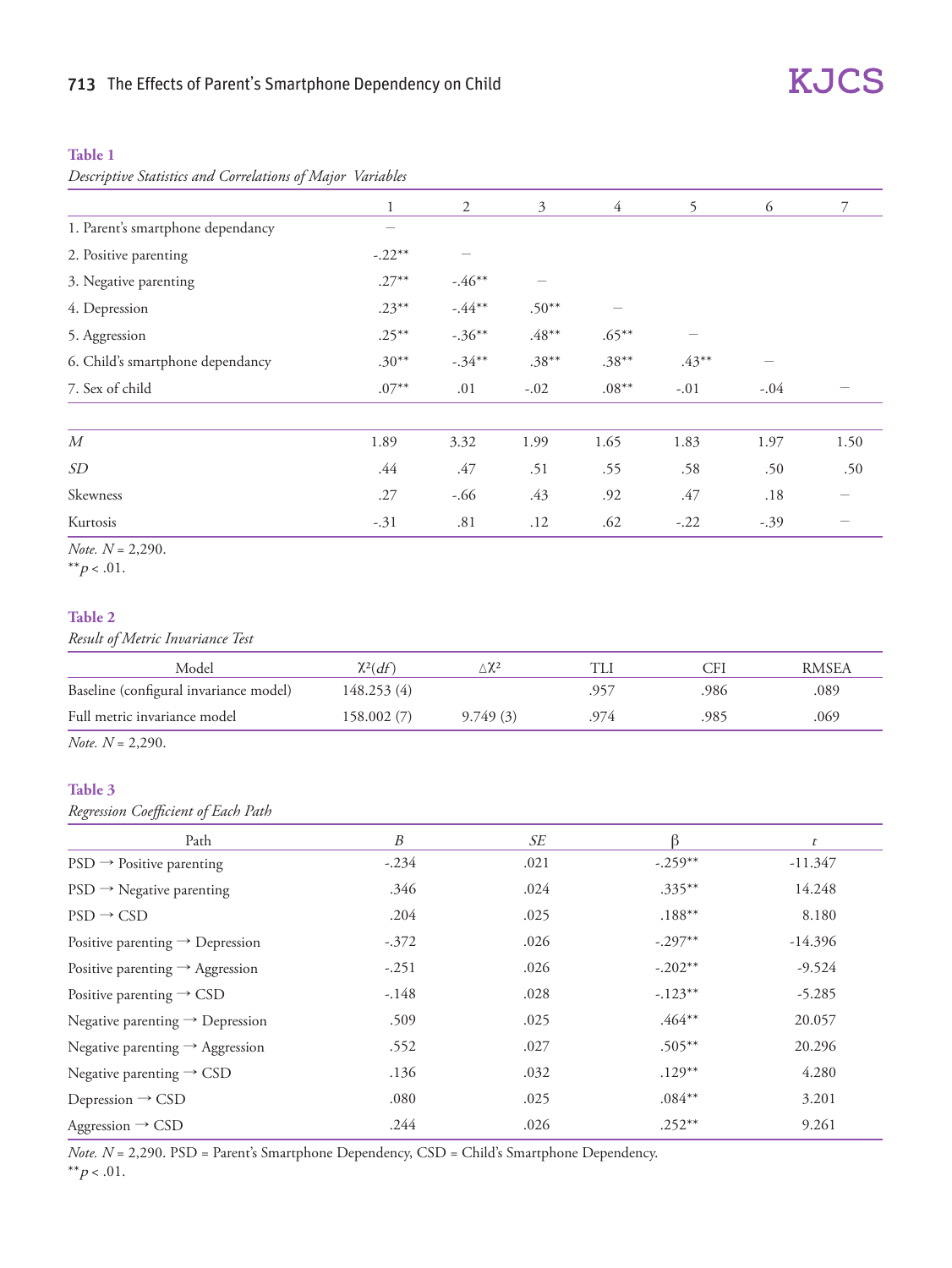

*Figure 2.* Serial mediation effects of parenting and negative affect. \*\* $p < .01$ .

#### **Table 4**

| Results of Serial Mediating Effects Using Bias-corrected Bootstrapping |  |  |  |
|------------------------------------------------------------------------|--|--|--|
|                                                                        |  |  |  |

| Path                                                                            | Estimate  | SE   | bias-corrected<br>95% CI |       |  |
|---------------------------------------------------------------------------------|-----------|------|--------------------------|-------|--|
|                                                                                 |           |      | Lower                    | Upper |  |
| $PSD \rightarrow$ Positive parenting $\rightarrow$ Depression $\rightarrow$ CSD | $.007**$  | .003 | .002                     | .013  |  |
| $PSD \rightarrow$ Negative parenting $\rightarrow$ Depression $\rightarrow$ CSD | $.014*$   | .006 | .003                     | .026  |  |
| $PSD \rightarrow$ Positive parenting $\rightarrow$ Aggression $\rightarrow$ CSD | $.014***$ | .003 | .009                     | .022  |  |
| $PSD \rightarrow$ Negative parenting $\rightarrow$ Aggression $\rightarrow$ CSD | $.046**$  | .008 | .032                     | .063  |  |

*Note. N* = 2,290. PSD = Parent's Smartphone Dependency, CSD = Child's Smartphone Dependency.  $*_{p < .05,**_{p < .01}}$ .

적 영향을 미치는 것으로 나타났다. 즉, 부모가 긍정적 양육을 행할수록 아동의 우울과 공격성은 낮아지며, 아동의 스마트 폰 과의존도 낮아진다. 부정적 양육태도 역시 아동의 우울(β = .464, p < .01) 및 공격성(β = .505, p < .01)에 유의한 정적 영향 을 미치면서 아동의 스마트폰 과의존(β = .129, p < .01)에 직접 적인 정적 영향을 미치는 것으로 나타났다. 즉, 부모가 부정적 양육을 행할수록 아동의 우울과 공격성이 높아지며, 아동의 스마트폰 과의존도 높아진다. 아동의 우울과(β = .084, p < .01) 공격성(β = .252, p < .01)은 아동의 스마트폰 과의존에 유의하 게 정적인 영향을 미치는 것으로 나타났다(Figure 2).

다음으로 부모의 스마트폰 과의존과 아동의 스마트폰 과의 존의 관계에서 부모의 긍정적, 부정적 양육태도와 아동의 우

울, 공격성의 순차 매개효과를 살펴보았다. 부모의 스마트폰 과의존과 아동의 스마트폰 과의존 사이에서 긍정적 양육태도 와 아동의 우울의 순차 매개효과(B = .007, 95% CI[.002, .013]), 부정적 양육태도와 아동의 우울의 순차 매개효과(B = .014, 95% CI[.003, .026])가 유의하였다. 또한 부모의 스마트폰 과 의존과 아동의 스마트폰 과의존 사이에서 긍정적 양육태도와 아동의 공격성의 순차 매개효과(B = .014, 95% CI[.009, .022]), 부정적 양육태도와 아동의 공격성의 순차 매개효과(B = .046, 95% CI[.032, .063)도 통계적으로 유의하였다. 이는 부모의 스 마트폰 과의존이 긍정적, 부정적 양육태도와 아동의 우울 및 공격성을 통해 아동의 스마트폰 과의존에 영향을 미침을 보여 준다(Table 4).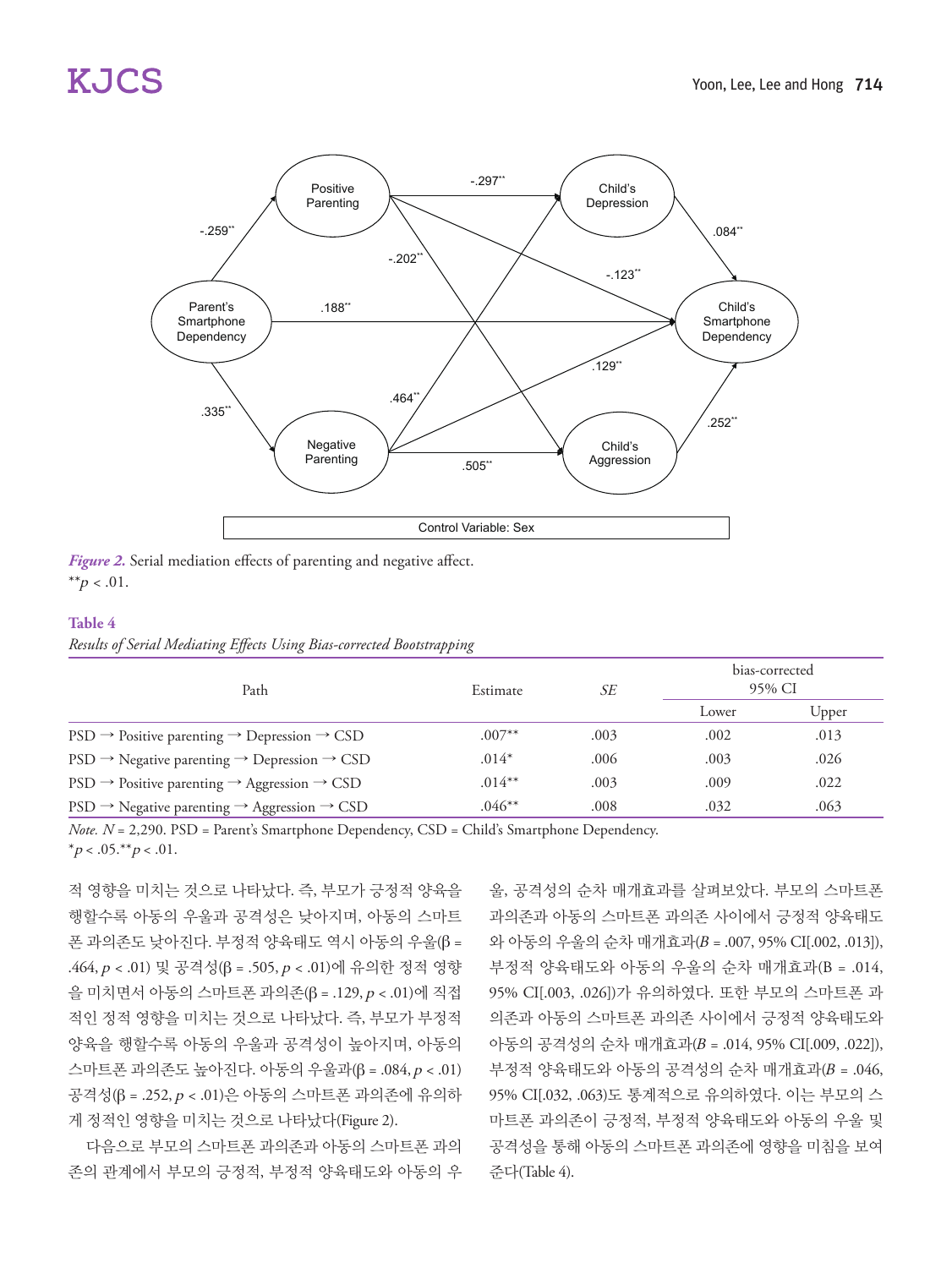## **Table 5**

*Comparing Serial Mediation Effects*

|                                                                                                                    |                 |      |         | bias-corrected<br>95% CI |  |
|--------------------------------------------------------------------------------------------------------------------|-----------------|------|---------|--------------------------|--|
| Path                                                                                                               | Estimate        | -SE  | Lower   | Upper                    |  |
| $PSD \to$ Positive parenting $\to$ Depression $\to$ CSD vs PSD $\to$ Positive parenting $\to$ Aggression $\to$ CSD | $-.007$         | .005 | $-.018$ | .001                     |  |
| $PSD \to Negative$ parenting $\to$ Depression $\to$ CSD vs PSD $\to$ Negative parenting $\to$ Aggression $\to$ CSD | $-.032***$ .011 |      | $-.055$ | $-.012$                  |  |
| $PSD \to$ Positive parenting $\to$ Depression $\to$ CSD vs PSD $\to$ Negative parenting $\to$ Depression $\to$ CSD | $-.007***$ .004 |      | $-.016$ | $-.002$                  |  |
| $PSD \to$ Positive parenting $\to$ Aggression $\to$ CSD vs PSD $\to$ Negative parenting $\to$ Aggression $\to$ CSD | $-.032***$ .007 |      | $-.048$ | $-.020$                  |  |

*Note.*  $N = 2,290$ . PSD = Parent's Smartphone Dependency, CSD = Child's Smartphone Dependency. \*\* $p < .01$ .

마지막으로 각 순차매개 효과를 비교하기 위해 매개효과 의 차이 검증을 실시하여 Table 5에 제시하였다. 앞서 각 순차 매개 경로의 긍정적 양육 경로에서 아동의 우울보다 공격성 의 효과가 더 큰 것으로 보였으나, 매개효과 차이검증 결과 통 계적으로 그 차이는 유의하지 않았다(B = -.007, 95% CI[-.018, .001]). 반면 부정적 양육 경로에서 아동의 우울과 공격성의 차 이는 유의하였는데(B = -.032, 95% CI[-.055, -.012]), 이는 부정 적 양육을 통해 우울 또는 공격성으로 이어지는 경로에서 아 동의 우울보다 공격성의 효과가 더 큰 것으로 해석할 수 있다. 다음으로 긍정적 양육과 부정적 양육의 차이를 확인하기 위해 부모의 스마트폰 과의존이 부모의 양육, 아동의 우울을 거쳐 아동의 스마트폰 과의존으로 가는 경로에서 긍정적 양육과 부 정적 양육의 차이를 비교하였다. 그 결과, 긍정적 양육과 부정 적 양육의 차이는 통계적으로 유의하였다(B = -.007, 95% CI[- .016, -.002]. 즉, 아동의 우울로 가는 경로에서 긍정적 양육보 다 부정적 양육의 효과가 유의하게 더 큰 것으로 나타났다. 또 한 아동의 공격성을 통해 아동의 스마트폰 과의존으로 가는 경로에서도 긍적적 양육태도와 부정적 양육태도의 차이가 유 의하였다(B = -.032, 95% CI[-.048, -.020]). 이는 아동의 공격성 으로 가는 경로에서도 긍정적 양육보다 부정적 양육의 효과가 더 큰 영향력을 미침을 보여준다.

## **Discussion**

본 연구는 한국 아동·청소년 패널조사 2018의 2차년도 자료를 이용하여 부모의 스마트폰 과의존이 아동의 스마트폰 과의존 에 미치는 영향에서 부모의 긍정적, 부정적 양육태도, 아동의 우울과 공격성의 순차적 매개효과를 검증하였다. 구조모형의 경로계수 및 매개효과를 분석한 결과를 정리하면 다음과 같다.

첫째, 부모의 스마트폰 과의존이 아동의 스마트폰 과의 존에 미치는 직접효과가 유의하였다. 이는 부모의 스마트폰 과의존이 아동에게 영향을 준다는 기존의 연구들(Ha, 2020; Jeong & Lee, 2020; N. R. Kim, Kim, & Jeon, 2019)과 일치하는 결과이다. 아동은 가정에서 부모와 대화나 정서적 교감을 많 이 할 때 심리적 안정을 얻을 수 있다. 하지만 부모가 스마트폰 과의존일 경우 적절한 양육을 받지 못한 아동은 부모와의 대 화를 하지 못하는 데서 오는 심리적 결손을 스마트폰을 통해 해소하려는 것으로 보인다. 따라서 아동이 스마트폰 과의존을 보이는 경우 부모는 아동에게 그 책임을 전가하기보다 자신이 스마트폰에 과의존하고 있지 않은지 점검할 필요가 있다. 더 불어 아동과 함께 스마트폰 과의존을 줄이기 위한 가족 공동 체로써의 노력을 기울일 필요가 있다.

둘째, 부모의 스마트폰 과의존이 부모의 양육태도, 아동의 우울 및 공격성을 순차적으로 매개하여 아동의 스마트폰 과의 존에 영향을 미치는 순차 매개효과가 유의하게 나타났다. 경 로를 구체적으로 살펴보면, 부모의 스마트폰 과의존은 긍정적 양육태도에 부적 영향을 주며, 부정적 양육태도에는 정적 영 향을 주는 것으로 나타났다. 이는 부모가 스마트폰에 의존하 게 되면 가정에서 부모로서의 역할이 감소되고, 양육의 질이 감소된다는 선행 연구(J. Park & Hyun, 2018)와 부합한다. 이 는 부모가 스마트폰에 의존하고 중독되면 아동에게 쏟을 수 있는 에너지와 관심을 빼앗겨 양육에 온전히 힘을 기울이지 못하는 결과로 볼 수 있다. 이어서 양육태도에서 우울, 공격성 으로의 경로를 살펴보면, 긍정적 양육태도는 아동의 우울, 공 격성에 부적 영향을 주며, 부정적 양육태도는 아동의 우울, 공 격성에 정적 영향을 주는 것으로 나타났다. 이는 부모의 양육 태도와 아동의 우울 및 공격성의 관계를 밝혔던 선행연구들 (Kawabata et al., 2011; Ku, 2013; Lim, 2017)에 의해서도 지지 된다. 부모의 온정적이고 격려하는 양육태도는 아동이 부정적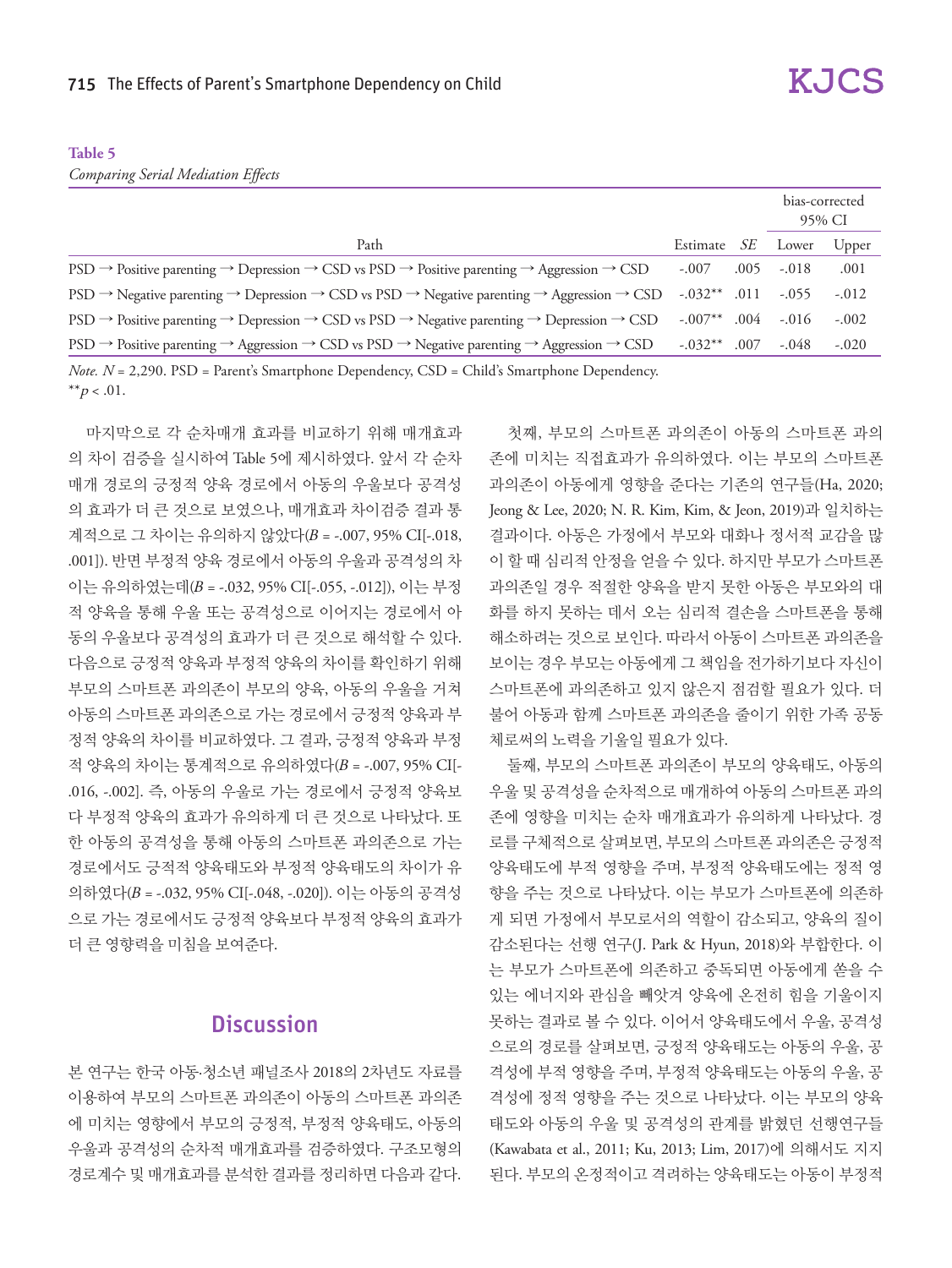경험을 하더라도 그 것을 해결할 수 있는 심리적 자원이 되어 우울, 공격성을 줄일 수 있는 것으로 보인다. 반면, 강압적이고 비판적인 양육태도는 아동을 심리적으로 고립하게 하여 우울, 공격성을 일으킬 수 있다. 다음으로 아동의 우울, 공격성은 스 마트폰 과의존에 정적 영향을 미치는 것으로 나타났는데, 이 는 우울이 스마트폰 과의존의 예측 변인이라는 연구들(S. Y. Kim & Hong, 2014; Nho & Kim, 2016; You, 2014)과 공격성과 스마트폰 과의존의 관계를 밝힌 여러 연구들(J. K. Kim & Lee, 2018; H. J. Moon & Shin, 2020; K. H. Park & Park, 2020)에 의 해서도 지지된다. 아동은 불안하고 결핍된 감정을 중독 대상 을 통해 보상 받으려는 경향이 있는데(Flores, 2004), 손쉽게 접 할 수 있으며 즉각적인 만족을 주는 스마트폰에 의존함으로써 우울과 공격성을 보상 받으려는 것으로 보인다.

지금까지의 순차 매개효과를 종합하면, 부모가 스마트폰에 의존하지 않을 때 자녀 양육에 집중할 수 있고, 애정적, 지지적 인 양육을 받은 아동은 정서가 안정되어 스마트폰 사용 동기 가 낮아진다는 결론을 얻을 수 있다. 반대로 부모의 스마트폰 과의존 수준이 높으면 결국 온전히 양육에 힘을 기울이지 못 하며, 이는 아동에게 고립감을 일으켜 우울, 공격성 등의 정서· 행동 문제를 일으키고, 아동은 이러한 문제를 해소하기 위해 스마트폰에 과도하게 의존하게 된다고 해석할 수 있다. 이렇 듯 부모의 스마트폰 과의존과 아동의 스마트폰 과의존의 관계 에 양육태도, 아동의 우울 및 공격성이 순차적으로 매개하고 있다는 점은 부모의 요소(스마트폰 과의존, 양육태도)와 아동 의 요소(우울 및 공격성) 모두에 대한 개입을 통해 아동의 스 마트폰 과의존을 해결해야 한다는 시사점도 주고 있다.

셋째, 매개 효과의 경로를 비교 검증한 결과 부정적 양육태 도가 포함된 경로의 매개효과가 긍정적 양육태도가 포함된 것 보다 유의하게 높게 나타났다. 부정적 양육태도의 경우 아동 의 정서·행동 문제를 일으키는 직접적인 원인이 되므로 아동에 게 더욱 큰 영향을 주는 것으로 보인다. 따라서 부모가 행동을 개선할 때 긍정적 양육태도를 향상시키는 것도 중요하지만 부 정적 양육태도를 감소시키는 노력이 매우 중요하다. 또한, 공 격성이 포함된 경로의 매개효과가 우울이 포함된 경로보다 큰 것으로 나타났다. 스마트폰 과의존은 스마트폰의 균형적인 사 용 조절능력의 부족 상태를 의미하는데(Ministry of Science and ICT, 2020), 아동은 내재적 문제인 우울보다는 외현적 문제인 공격성으로 인해 조절력이 감소하여 스마트폰에 더욱 의존하 게 될 가능성이 보다 높은 것으로 해석할 수 있다. 이는 우울, 공격성이 모두 아동의 스마트폰 과의존에 영향을 미치는 주요 변수이나, 아동의 우울보다 공격성이 스마트폰 과의존과 더 높

은 관련성이 있음을 보여준다. 따라서 스마트폰 과의존 감소를 위해서는 아동의 우울 뿐만 아니라 공격성 감소를 위한 노력이 매우 중요하다는 것을 시사한다. 따라서 스마트폰 과의존 아 동의 공격성을 타겟으로 한 상담 및 치료 등의 적극적 개입을 통해 스마트폰 과의존 문제를 해결하려는 노력이 필요하다.

본 연구의 함의는 다음과 같다. 첫째, 본 연구는 부모의 스 마트폰 과의존이 양육태도와 아동의 우울 및 공격성을 거쳐 아동의 스마트폰 과의존에 미치는 영향을 검증하여 중요 요인 들 간의 자세한 관계를 파악하였다는 점에서 가장 큰 의의가 있다. 아동의 스마트폰 과의존과 관련된 변인의 단편적 영향 을 분석한 연구는 많이 존재하나 부모의 스마트폰 과의존이라 는 변인이 포함된 변인의 구조적 관계를 검증한 연구는 부족 하였다. 또한, 지금까지의 스마트폰 과의존 관련 연구가 대부 분 유아나 청소년을 대상으로 이루어져 아동의 스마트폰 과의 존에는 여떤 요인들이 작용하는지 밝히려는 시도가 부족하였 다. 본 연구에서는 아동을 대상으로 스마트폰 과의존을 일으 키는 변인들 간의 구조적 관계를 밝힘으로써 아동의 스마트폰 과의존 관련 요인들을 정교하게 이해할 수 있게 되었다.

둘째, 아동의 스마트폰 과의존에 부모 요인이 영향을 미친 다는 사실을 밝힘으로써 아동의 스마트폰 과의존 문제 해결을 위한 단서를 제공하였다. 본 연구는 부모가 통제적인 양육태 도를 보일 때보다 자율성을 지지하는 긍정적 양육태도를 보일 때 스마트폰 과의존을 낮출 수 있다는 것을 보여준다. 따라서 스마트폰 과의존을 예방하기 위해 부모가 아동을 지지하고 격 려하는 가정 풍토를 만들 필요가 있다. 또한, 아동의 스마트폰 과의존 감소를 위해 부모 역할이 중요한 만큼 학교나 상담 기 관 등에서 부모에 대해 개입하려는 노력을 지속적으로 기울일 필요가 있다. 예를 들어, 아동에게 스마트폰 과의존이 나타나 는 경우 부모에게 양육 태도 검사를 실시하여 자신의 양육태 도를 성찰하게 하고, 부정적 양육태도가 높은 부모에 대해 상 담 및 교육을 실시하여 태도 개선을 유도할 수 있다. 또한, 긍 정적 양육태도를 가진 부모라도 자녀가 스마트폰에 과의존하 는 모습을 보인다면 자신에게 스마트폰을 의존하는 모습이 있 는지 성찰하고, 아동과 함께 스마트폰 의존을 줄이고자 하는 노력을 기울일 필요가 있다.

셋째, 아동의 스마트폰 과의존을 해결하기 위해서는 아동의 정서 및 행동에 대한 관심 및 개입이 필요함을 확인하였다. 본 연구 결과에 따르면, 아동은 우울과 공격성을 느낄 때 이를 스 마트폰 의존을 통해 해결하려는 것으로 보인다. 현재 학교에서 아동의 스마트폰 과의존 검사는 이루어지고 있으나 아동의 심 리 상태에 대해 진단하는 경우는 미비하다. 게다가 아동의 정서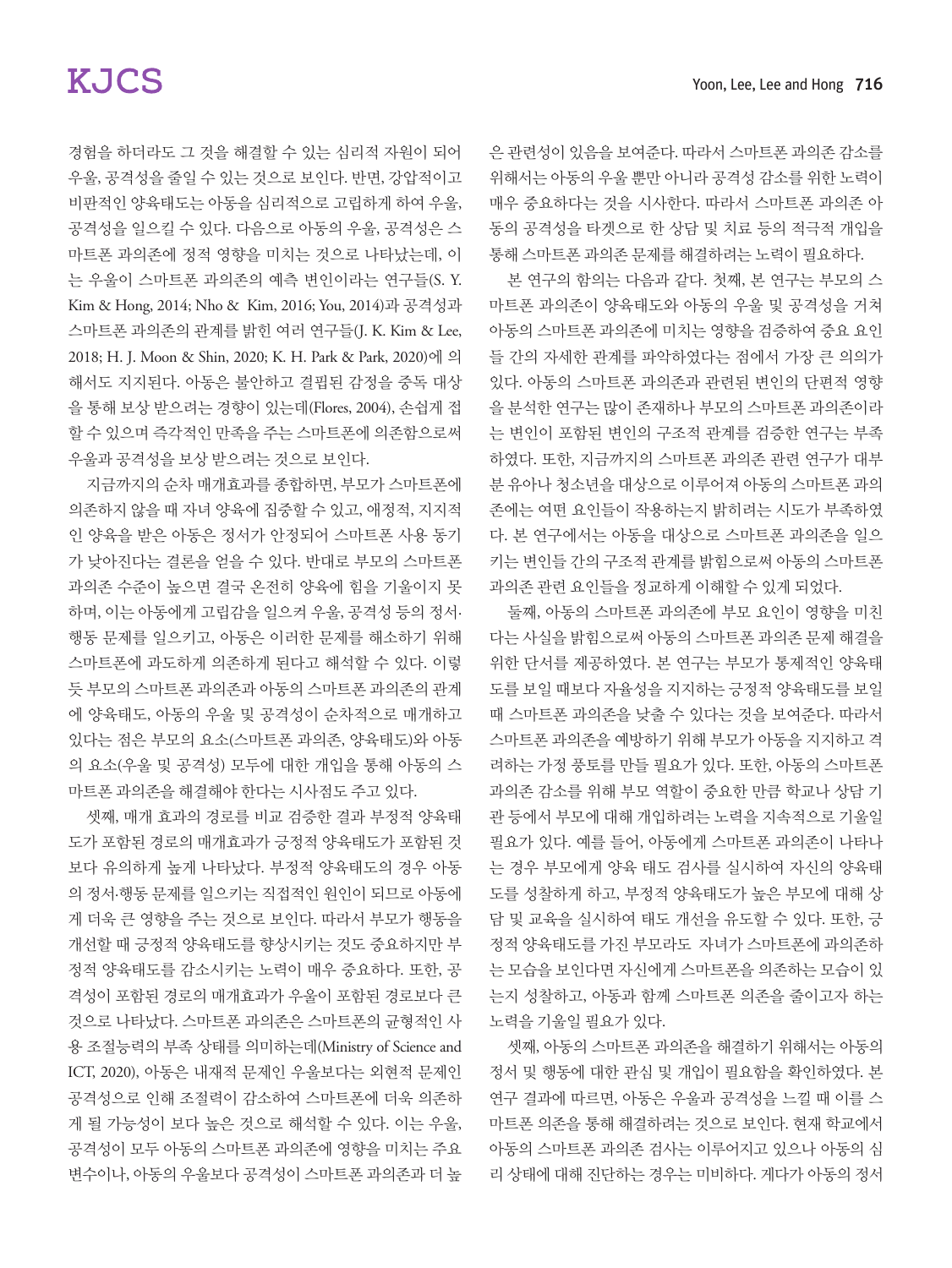적 문제는 쉽게 드러나지 않아 겉으로는 알아 차리기가 힘들다 (Rubin, Coplan, & Bowker, 2009). 따라서 스마트폰 과의존으로 파악된 아동들에게 심리 검사를 통해 우울, 공격성을 파악하고 이에 대한 교육 및 상담적 개입을 실시한다면 아동이 스마트폰 과의존으로 이어지는 것을 예방하는데 도움이 될 것이다. 또한, 매개효과 비교 검증에서 공격성을 통한 경로가 우울보다 영향 이 큰 만큼 스마트폰 과의존 아동에 대해 공격성을 감소시킬 수 있는 상담 및 프로그램을 적극적으로 운영할 필요가 있다.

본 연구의 제한점과 후속 연구를 위한 제언은 다음과 같다. 첫째, 본 연구는 부모의 특성이 아동의 스마트폰 과의존에 미 치는 영향을 파악하고자 하였으나, 본 연구에서 사용한 부모 의 스마트폰 과의존 및 부모의 양육태도 문항은 부와 모 중 응 답 가능한 보호자 1명이 응답한 자료이다. 즉, 부 또는 모의 특 성을 부모의 특성으로 가정하고 연구를 진행하였으나, 실질적 으로는 부와 모 중 한 사람만을 대상으로 한 것이며 대부분 어 머니가 응답하였으므로, 부와 모 전체 특성을 대표하는 데에 한계가 있다. 따라서 추후 연구에서는 어머니와 아버지의 응 답을 모두 수집하여 부모의 스마트폰 과의존과 부모의 양육 태도를 측정한다면 보다 정확하게 변인들 간의 관계를 파악할 수 있을 것이다. 둘째, 본 연구는 연구대상을 초등학교 5학년 학생으로 한정하고 있으므로 추후 종단적인 연구를 통해 변인 들 간의 관계를 추적하는 연구가 필요하다. 즉, 아동의 성장에 따라 스마트폰 과의존에 영향을 주는 변인들 간의 관계가 어 떻게 변화하는지 살펴본다면 큰 의의가 있을 것이다. 마지막 으로, 본 연구에서는 부모 요인에 초점을 두어 가정 외의 사회 적 관계가 아동의 스마트폰 과의존에 미치는 영향을 살펴보지 는 못하였다. 후속 연구에서 또래 관계 등이 아동의 스마트폰 과의존에 미치는 경로를 탐색한다면 아동의 스마트폰 과의존 에 대한 확장적인 논의가 가능할 것이다.

## Conflict of Interest

No potential conflict of interest relevant to this article was reported.

# References

In English

Anwar, S., Saeed, R., Danish, S. H., Azhar, F. (2021). Impact of

smartphones on physical and psychosocial well-being of children and adolescent. *Asian Journal of Advanced Research and Reports, 15*(4), 6-14. doi:10.9734/ajarr/2021/v15i430386

- Bandalos, D. L. (2002). The effects of item parceling on goodnessof-fit and parameter estimate bias in structural equation modeling. *Structural equation modeling, 9*(1), 78-102. doi:10.1207/S15328007SEM0901\_5
- Beck, A. T., & Alford, B. A. (2009). *Depression: Causes and treatment.* Philadelphia, PA: University of Pennsylvania Press.
- Browne, M. W., & Cudeck, R. (1992). Alternative ways of assessing model fit. *Sociological methods & research, 21*(2), 230-258. doi:10.1177/0049124192021002005
- Bukhori, B., Said, H., Wijaya, T., & Nor, F. M. (2019). The effect of smartphone addiction, achievement motivation, and textbook reading intensity on students' academic achievement. *International Journal of Interactive Mobile Technologies, 13*(9), 66-80. doi:10.3991/ijim.v13i09.9566
- Chang, F. C., Chiu, C. H., Chen, P. H., Chiang, J. T., Miao, N. F., Chuang, H. Y., & Liu, S. (2019). Children's use of mobile devices, smartphone addiction and parental mediation in Taiwan. *Computers in Human Behavior, 93,* 25-32. doi:10.1016/j.chb.2018.11.048
- Chen, F. F. (2007). Sensitivity of goodness of fit indexes to lack of measurement invariance. *Structural equation modeling: a multidisciplinary journal, 14*(3), 464-504. doi:10.1080 /10705510701301834
- Chen, F. R., & Raine, A. (2018). Effects of harsh parenting and positive parenting practices on youth aggressive behavior: The moderating role of early pubertal timing. *Aggressive behavior, 44*(1), 18-28. doi:10.1002/ab.21720
- Collier, J. E. (2020). *Applied structural equation modeling using AMOS: Basic to advanced techniques.* New York: Routledge.
- Cook, W. L., & Kenny, D. A. (2005). The actor–partner interdependence model: A model of bidirectional effects in developmental studies. *International Journal of Behavioral Development, 29*(2), 101-109. doi:10.1080/ 01650250444000405
- Crick, N. R., & Grotpeter, J. K. (1995). Relational aggression, gender, and social‐psychological adjustment. *Child development, 66*(3), 710-722. doi:10.1111/j.1467- 8624.1995.tb00900.x
- Curran, P. J., West, S. G., & Finch, J. F. (1996). The robustness of test statistics to nonnormality and specification error in confirmatory factor analysis. *Psychological methods, 1*(1), 16-29. doi:10.1037/1082-989x.1.1.16
- Dallaire, D. H., Pineda, A. Q., Cole, D. A., Ciesla, J. A., Jacquez, F., LaGrange, B., & Bruce, A. E. (2006). Relation of positive and negative parenting to children's depressive symptoms. *Journal of Clinical Child Adolescent Psychology, 35*(2), 313- 322. doi:10.1207/s15374424jccp3502\_15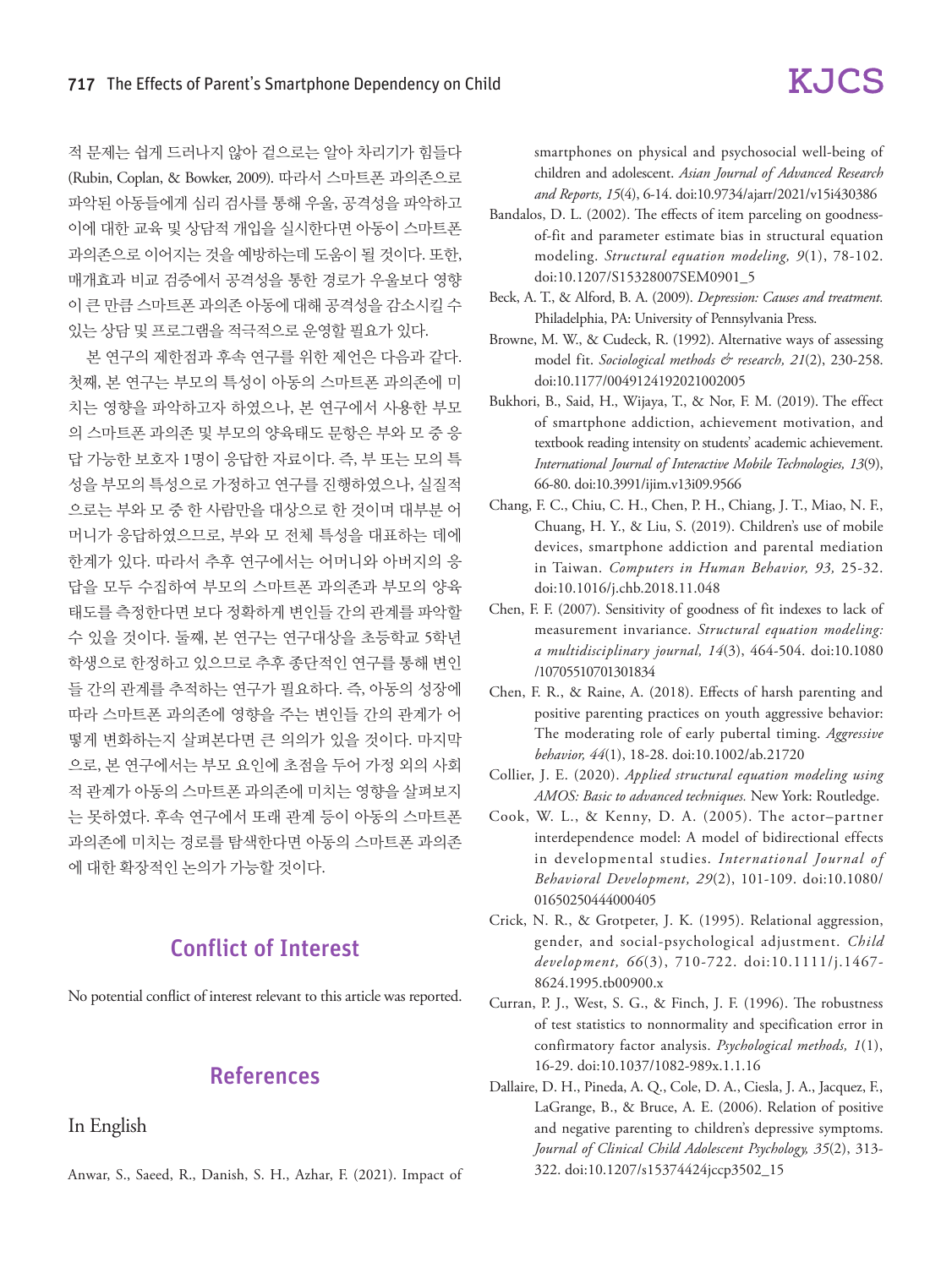- Flores, P. J. (2004). *Addiction as an attachment disorder.* Chicago, IL: Jason Aronson.
- Hong, S., Malik, M. L., & Lee, M. K. (2003). Testing configural, metric, scalar, and latent mean invariance across genders in sociotropy and autonomy using a non-Western sample. *Educational and psychological measurement, 63*(4), 636-654. doi:10.1177/0013164403251332
- Kawabata, Y., Alink, L. R., Tseng, W. L., Van Ijzendoorn, M. H., & Crick, N. R. (2011). Maternal and paternal parenting styles associated with relational aggression in children and adolescents: A conceptual analysis and meta-analytic review. *Developmental review, 31*(4), 240-278. doi:10.1016/ j.dr.2011.08.001
- Kenny, D. A., Kashy, D. A., & Cook, W. (2006). *Dyadic data analysis.* New York: Guilford Press.
- Little, T. D., Cunningham, W. A., Shahar, G., & Widaman, K. F. (2002). To parcel or not to parcel: Exploring the question, weighing the merits. *Structural Equation Modeling: A Multidisciplinary Journal, 9*(2), 151-173. doi: 10.1207/ S15328007SEM0902\_1
- Park, C., & Park, Y. R. (2014). The conceptual model on smart phone addiction among early childhood. International *Journal of Social Science and Humanity, 4*(2), 147. doi:10.7763/IJSSH.2014.V4.336
- Rubin, K. H., Coplan, R, J., & Bowker, J. C. (2009) Social withdrawal in childhood. *Annual review of psychology. 60,*  141-171. doi:10.1146/annurev.psych.60.110707.163642
- Russell, D. W., Kahn, J. H., Spoth, R., & Altmaier, E. M. (1998). Analyzing data from experimental studies: A latent variable structural equation modeling approach. *Journal of counseling psychology, 45*(1), 18-29. doi:10.1037/0022- 0167.45.1.18
- Shrout, P. E., & Bolger, N. (2002). Mediation in experimental and nonexperimental studies: New procedures and recommendations. *Psychological methods, 7*(4), 422-445. doi:10.1037/1082-989X.7.4.422
- Shyan, T. P., & Arshat, Z. (2019). Parental attachment, smartphone addiction and stress among undergraduate students. *Journal of Education, Psychology and Counseling, 4*(32), 149-163. doi:10.35631/IJEPC.4320015
- Son, H. G., Cho, H. J., & Jeong, K. H. (2021). The effects of korean parents' smartphone addiction on korean children's smartphone addiction: moderating effects of children's gender and age. *International Journal of Environmental Research and Public Health, 18*(13), 6685. doi:10.3390/ ijerph18136685
- Taylor, K., & Silver, L. (2019). *Smartphone ownership is growing rapidly around the world, but not always equally.* Washington DC, WA: Pew research center.

### In Korean

- Aum, N. (2018). *Smartphone gwauijon siltaewa jeongchaekjeok yebang·haeso noryeok* [스마트폰 과의존 실태와 정책적 예 방·해소 노력]. KISO Journal, 30, 32-36.
- Boo, E. S., & Park, J. H. (2018). Mediating effect of mother's original family experience in relation to mother's addiction tendency of smartphone and Children's social competence. *Journal of the Korea Academia-Industrial cooperation Society, 19*(8), 474-481. doi:10.5762/KAIS.2018.19.8.474
- Chang, Y. O. (2015a). The effects of parental behaviors on adolescent overt aggression and depression. *Korean Journal of Youth Studies, 22*(2), 199-221.
- Chang, Y. O. (2015b). The effects of mothers' smartphone addiction on parenting efficacy and parenting attitude. *Korean Journal of Childcare and Education, 11*(2), 109-129. doi:10.14698/JKCCE.2015.11.2.109
- Cho, S. H., & Cho, A. N. (2021). The relationship between parents' smartphone dependence and adolescent's smartphone dependence: The mediating effects of negative parenting attitude and adolescent's depression. *Journal of Learner-Centered Curriculum and Instruction, 21*(14), 369- 379.
- Cho, Y., & Lee, H. (2016). The effects of mothers' smart phone addiction tendency on smart phone addiction tendency in young children with the mediating effects of young children's self-regulation. *Korean Journal of Child Psychotherapy, 11*(2), 1-16.
- Choi, D. H. (2019). A study on relationship between mother's smartphone overdependence, parental role intelligence. *Journal of The Korea Society of Computer and Information, 24*(1), 225-230. doi:10.9708/jksci.2019.24.01.225
- Choi, H. S., Lee, H. K., & Ha, J. C. (2012). The influence of smartphone addiction on mental health, campus life and personal relations-focusing on K university students. *Journal of the Korean Data and Information Science Society, 23*(5), 1005-1015. doi:10.7465/jkdi.2012.23.5.1005
- Choi, I. (2012). Effects of maternal parenting behavior on early adolescents' depression according to sex: Moderating effects of social support and negative emotional experience. *Korean journal of youth studies, 19*(1), 135-160.
- Choi, J., & Kwon, H. J. (2016). The effects of inconsistent parenting attitude on smart phone addiction of adolescents. *Korean Journal of Health Education and Promotion, 33*(2), 39-45. doi:10.14367/kjhep.2016.33.2.39
- Choi, T. S., & Kim, J. K. (2015). The influence of school adjustment and perceived parental attitude on the depression of school-aged children: The moderating effects of perceived parental attitude. *Korean Journal of Youth*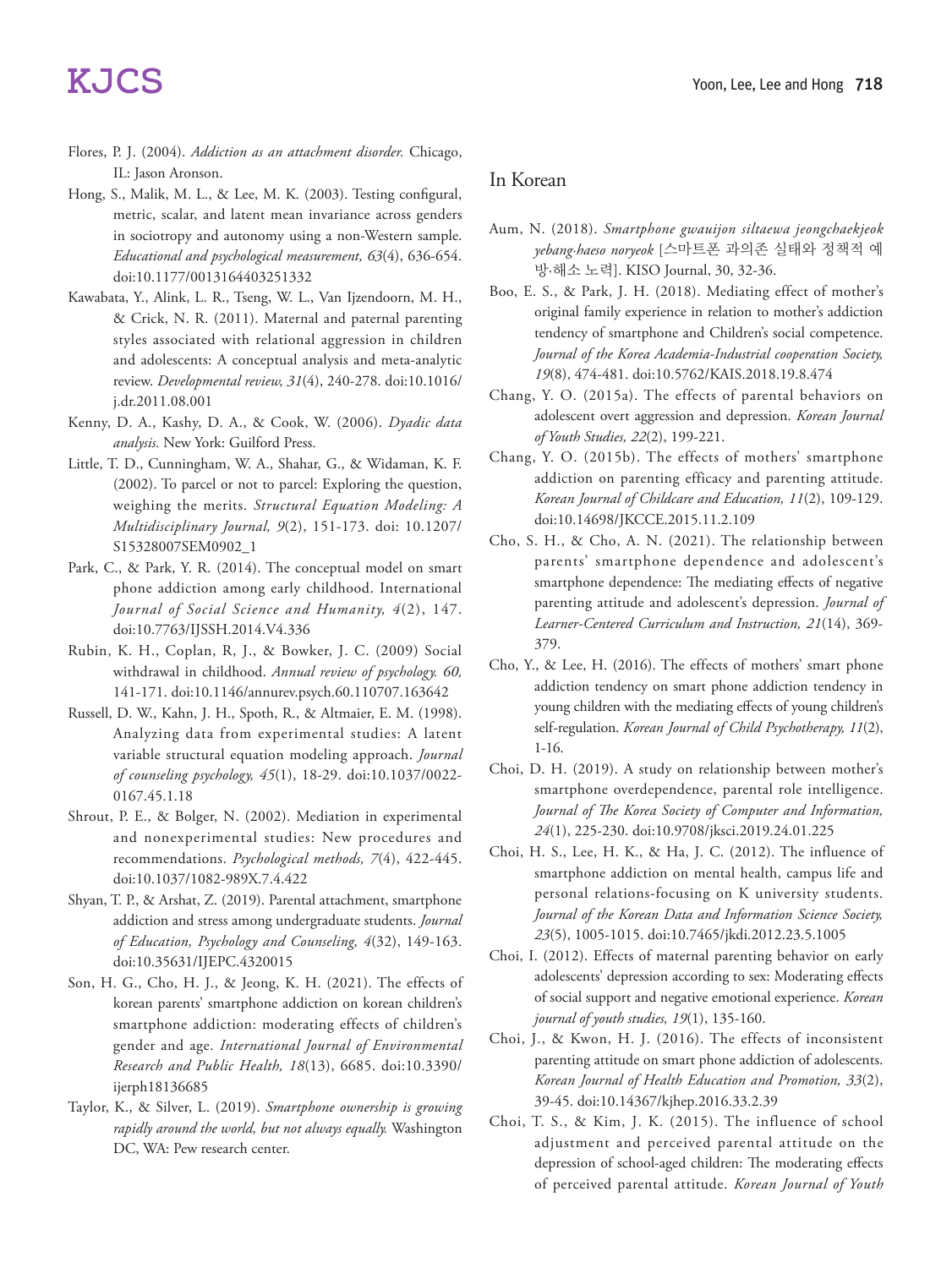*Studies, 22*(12), 595-617.

- Ha, M. S. (2020). Relationship between mother's smartphone addiction and adolescents' smartphone addiction: verification of multiple mediating effects of negative parenting attitude, social withdrawal, and depression. *Asian Journal of Education, 21*(4), 1001-1035.
- Hong, S. H. (2000). The criteria for selecting appropriate fit indices in structural equation modeling and their rationales. *Korean Journal of Clinical Psychology, 19*(1), 161-177.
- Hong, S. H., & Jung, S. (2014). Testing the interaction effects in regression and structural equation models: theories and procedures. *The Korean Journal of the Human Development, 21*(4), 1-24. doi:10.18211/kjhrdq.2019.21.4.001
- Jeong, J. S., & Lee, H. K. (2020). A study on factors affecting smartphone addiction in children and adolescents: Focusing on the comparison between 4th-grade elementary school students and 1st-grade middle school students. *Journal of Youth Wellfare, 22*(4), 211-241.
- Jo, B. H. & Im, G. H. (2003). Development and validation of emotional or behavioral problems scale. *The Korean Journal of Counseling and Psychotherapy, 15*(4), 729-746.
- Joo, J. (2013). Exploring relationships among korean children's depression, smartphone addiction, and school life satisfaction: Focusing on Partial Least Square (PLS) path modeling. *Journal of digital convergence, 11*(12), 49-60. doi:10.14400/JDPM.2013.11.12.49
- Kang, B. G., & Shin, H. J. (2014). Risk and protective factors affecting mobile phone addiction in adolescence: With a special focus on the comparison by gender. *Korean Journal of Youth Studies, 21*(8), 213-241.
- Kim, D. I., Chung, Y. J., Lee, J. Y., Kim, M. C., Lee, Y. H., Kang, E. B., Keum, C. M., & Nam. J. E. (2012). Development of smartphone addiction proneness scale for adults: Selfreport. *Korea Journal of Counseling, 13*(2), 629-644. doi:10.15703/kjc.13.2.201204.629
- Kim, J. H. (2013). Influence of depression and aggression of adolescents on cyber and real-world delinquency mediated by types of internet use. *Journal of School Social Work, 24,*  31-59.
- Kim, J. H., & Ahn, G. Y. R. (2013). The effects of parents' rearing attitudes as perceived by middle school students for school adjustment: Self-regulation as a mediating variable. *Korean Journal of Health Psychology, 18*(4), 823-836. doi:10.17315/ KJHP.2013.18.4.013
- Kim, J. K, & Lee, D. H. (2018). The influence of adolescents' aggression and social withdrawal upon smart-phone overdependence: Focusing on a moderated mediation effect of self-esteem. *Journal of Welfare for the Correction,* 57, 1-30.
- Kim, K. I., Kim, J. H., & Won, H. T. (1984). *Gani jeongsinjindangeomsa silsiyogang* [간이 정신진단검사 실시

요강]. Seoul: Jungangjeokseong culpansa.

- Kim, N. R., Kim, J. M., & Jeon, J. E. (2019). The effects of mothers' smartphone overdependence on children's problem behaviors: The dual mediating effects of children's effortful control and smartphone overdependence. *Korean Journal of Child Studies, 40*(4), 95-107. doi:10.5723/ kjcs.2019.40.4.95
- Kim, S. Y., & Hong, S. H. (2014). Estimating adolescent's changes in mobile phone dependence: Testing for the effects of ecological factors on individual differences in the changes. *Studies on Korean Youth, 25*(3), 101-123. doi:10.14816/ sky.2014.25.3.101
- Kim, S. Y., Kim, J. H., & Lee, G. Y. (2004). The relationships of parenting behavior perceived adolescents, aggression, selfcontrol and self-esteem and delinquency of adolescents. *The Korea Journal of Couneling, 5*(3), 711-723.
- Kim, T. M., & Lee, E. J. (2017). Validation of the korean version of parents as social context questionnaire for adolescents: PSCQ\_KA. *Korean Journal of Youth Studies, 24,* 313-333.
- Kim, Y. H. (2019). *Eoriniwa cheongsonyeonui hyudaepon boyu mit iyonghaengtae bunseok* [어린이와 청소년의 휴대폰 보유 및 이용행태 분석]. KISDI STAT Report, 18(20), 1-7.
- Kim, Y. M., & Kim, D. B. (2016). Mediating effects of self-control on the relationship between smartphone use and school adjustment in middle school students. Korean Journal of Youth Studies, 23(3), 133-162.
- Ku. H. J. (2013). Effects of the parents' rearing attitude, perceived by middle school students, on depression: mediating effects of the unconditional self-acceptance. *Korean Journal of Youth Studies, 20*(12), 295-315.
- Lee, D. Y., Jung, G. H., & Seo, H. Y. (2017). Suicidal ideation, social support and self-esteem in middle school students according to the degree of depression. *Journal of the Korean Society of School Health, 30*(2), 136-145. doi:10.15434/ kssh.2017.30.2.136
- Lee, H. N., & Yang, S. M. (2018). Differential effects of parenting styles, psychological traits, and purpose of smartphone use upon Korean adolescents' smartphone dependence. *Korean Journal of Journalism Communication Studies, 62*(5), 175- 214.
- Lee, J. Y., & Jang, S. Y. (2014). The intermediary effect of egoresilience in the relationship between a mother's parenting behaviors and smartphone addiction. *Korean Journal of Child Education and Care, 14*(3), 61-79.
- Lim G. O. (2017). Parenting styles on depression and aggression in adolescents. *Family and Family Therapy, 25*(2), 251-274.
- Ministry of Science and ICT (2020). *2020 The survey on smartphone overdependence.* Sejong: Ministry of Science and ICT
- Moon, D. S., & Choi, E. (2015). The effect of parental rearing attitudes on smart phone addiction of adolescents: the